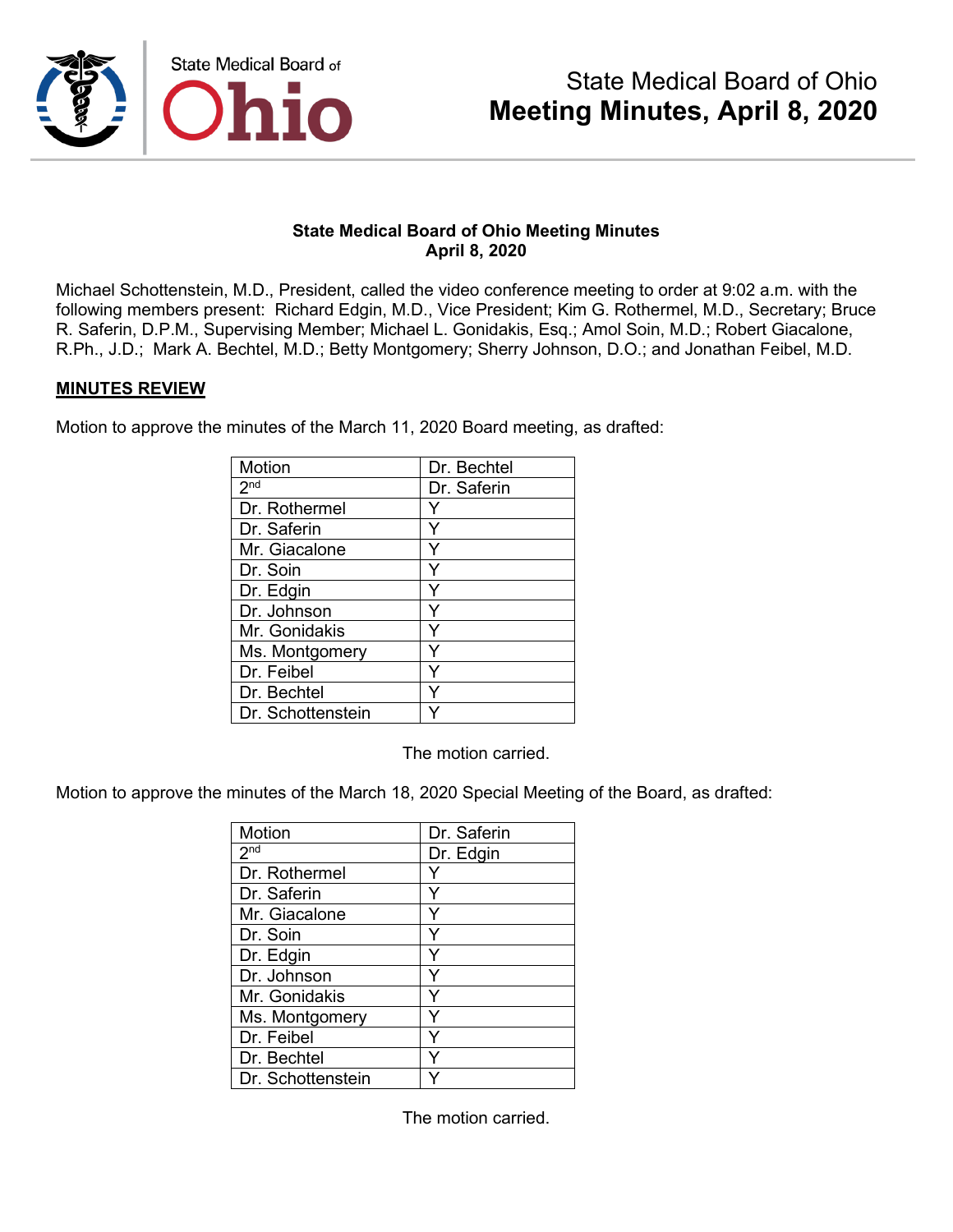## **REPORTS AND RECOMMENDATIONS**

Dr. Schottenstein asked the Board to consider the Reports and Recommendations appearing on the agenda. He asked if each member of the Board received, read and considered the Hearing Record; the Findings of Fact, Conclusions and Proposed Orders; and any objections filed in the matters of: James S. Hurvitz, M.D.; David N. Ringel, D.O.; and W.L. Gregory Siefert, M.D. A roll call was taken:

| Dr. Rothermel     |  |
|-------------------|--|
| Dr. Saferin       |  |
| Mr. Giacalone     |  |
| Dr. Soin          |  |
| Dr. Edgin         |  |
| Dr. Johnson       |  |
| Mr. Gonidakis     |  |
| Ms. Montgomery    |  |
| Dr. Feibel        |  |
| Dr. Bechtel       |  |
| Dr. Schottenstein |  |

Dr. Schottenstein further asked if each member of the Board understands that the Board's disciplinary guidelines do not limit any sanction to be imposed, and that the range of sanctions available in each matter runs from Dismissal to Permanent Revocation or Permanent Denial. A roll call was taken:

| Dr. Rothermel     |   |
|-------------------|---|
| Dr. Saferin       |   |
| Mr. Giacalone     |   |
| Dr. Soin          |   |
| Dr. Edgin         |   |
| Dr. Johnson       | Y |
| Mr. Gonidakis     |   |
| Ms. Montgomery    |   |
| Dr. Feibel        |   |
| Dr. Bechtel       |   |
| Dr. Schottenstein |   |

Dr. Schottenstein further asked if each member of the Board understands that in each matter eligible for a fine, the Board's fining guidelines allow for imposition of the range of civil penalties, from no fine to the statutory maximum amount of \$20,000. A roll call was taken:

| Dr. Rothermel     |  |
|-------------------|--|
| Dr. Saferin       |  |
| Mr. Giacalone     |  |
| Dr. Soin          |  |
| Dr. Edgin         |  |
| Dr. Johnson       |  |
| Mr. Gonidakis     |  |
| Ms. Montgomery    |  |
| Dr. Feibel        |  |
| Dr. Bechtel       |  |
| Dr. Schottenstein |  |

Dr. Schottenstein stated that in accordance with the provision in section 4731.22(F)(2), Ohio Revised Code, specifying that no member of the Board who supervises the investigation of a case shall participate in further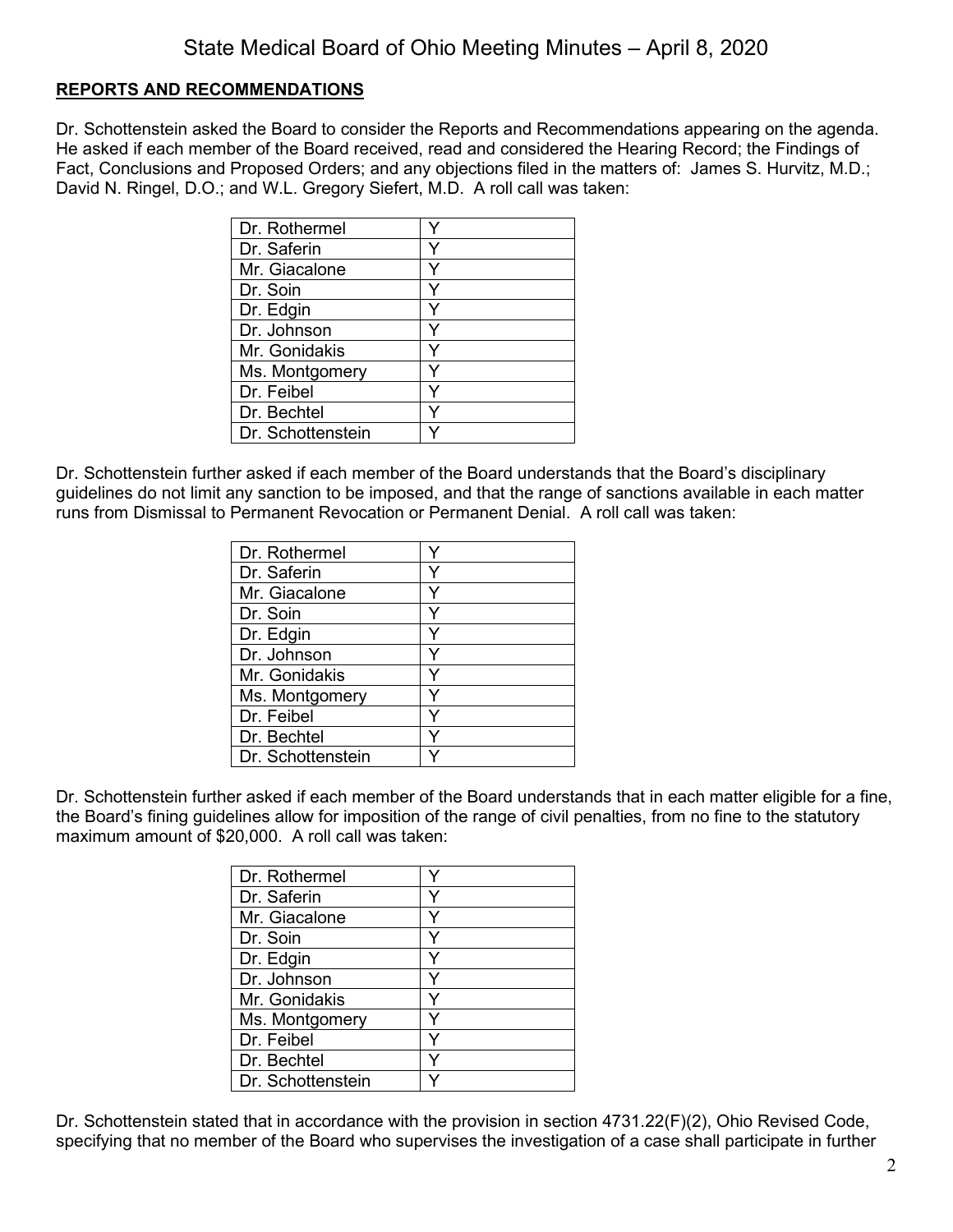adjudication of the case, the Secretary and Supervising Member must abstain from further participation in the adjudication of any disciplinary matters. In the disciplinary matters before the Board today, Dr. Rothermel served as Secretary and Dr. Saferin served as Supervising Member. In addition, Dr. Bechtel served as Secretary and/or Supervising member in the matter of Dr. Ringel.

During these proceedings, no oral motions were allowed by either party. No respondent on today's agenda have requested to address the Board during this video conference meeting. The respondents and their attorneys are still viewing the meeting remotely and have a number to call in the event of an emergency or procedural concern.

## **James S. Hurvitz, M.D.**

Dr. Schottenstein directed the Board's attention to the matter of James S. Hurvitz, M.D. No Objections were filed. Ms. Shamansky was the Hearing Examiner.

Motion to approve and confirm the Proposed Findings of Fact, Conclusions, and Order in the matter of Dr. Hurvitz:

| Motion          | Dr. Bechtel |
|-----------------|-------------|
| 2 <sub>nd</sub> | Dr. Edgin   |

Dr. Schottenstein stated that he will now entertain discussion in the above matter.

Dr. Schottenstein opined that the fact pattern in this case is very concerning. Dr. Schottenstein noted that Dr. Hurvitz indicated in his testimony that he is inclined to resume the practice of invasive plastic surgery and hand surgery. However, although Dr. Hurvitz has been practicing medicine for 47 years, he has not practiced invasive surgery for about 14 years and there have been many changes in the field since that time. Further, Dr. Hurvitz is grandfathered into his permanent specialty board certification from the 1980s, so he has not recertified in all that time. Dr. Schottenstein also observed that Dr. Hurvitz's California medical license was revoked, and the revocation was stayed twice, for what appear to be very legitimate concerns.

Because of the above concerns, Dr. Schottenstein did not feel that Dr. Hurvitz is a good candidate for licensure. Dr. Schottenstein commented that he found himself trying to craft an order placing guardrail after guardrail in an effort to satisfy himself that Dr. Hurvitz would be safe to practice, but he could not. Dr. Schottenstein opined that Dr. Hurvitz's application for restoration should be denied.

Dr. Feibel agreed with Dr. Schottenstein's comments. Dr. Feibel stated that Dr. Hurvitz was sanctioned by the Medical Board of California in 2002 and 2004 for failure to maintain adequate records and gross negligence. One case, which Dr. Feibel found terrifying, related to an abdominoplasty in which Dr. Hurvitz failed to recognize a major complication and handled the case well below the minimal standards of care. Dr. Feibel added that in the same case, Dr. Hurvitz failed to author an operative note for 14 months, which is unheard of. Dr. Feibel stated that there are multiple other examples of Dr. Hurvitz's concerning behavior. Dr. Feibel noted that Dr. Hurvitz was placed on probation in California for nine years.

Dr. Feibel continued that while the Board is not aware of any issues that Dr. Hurvitz has had since that time, he has not practiced invasive plastic surgery in the last 14 years. Because of this, Dr. Feibel would be very concerned about granting Dr. Hurvitz an unrestricted license to practice medicine. Dr. Feibel reiterated Dr. Schottenstein's observation that Dr. Hurvitz has not recertified his specialty board certification since the 1980s.

Motion to amend the Proposed Order to deny Dr. Hurvitz's application for restoration:

| Motion          | Dr. Feibel  |
|-----------------|-------------|
| 2 <sub>nd</sub> | Dr. Bechtel |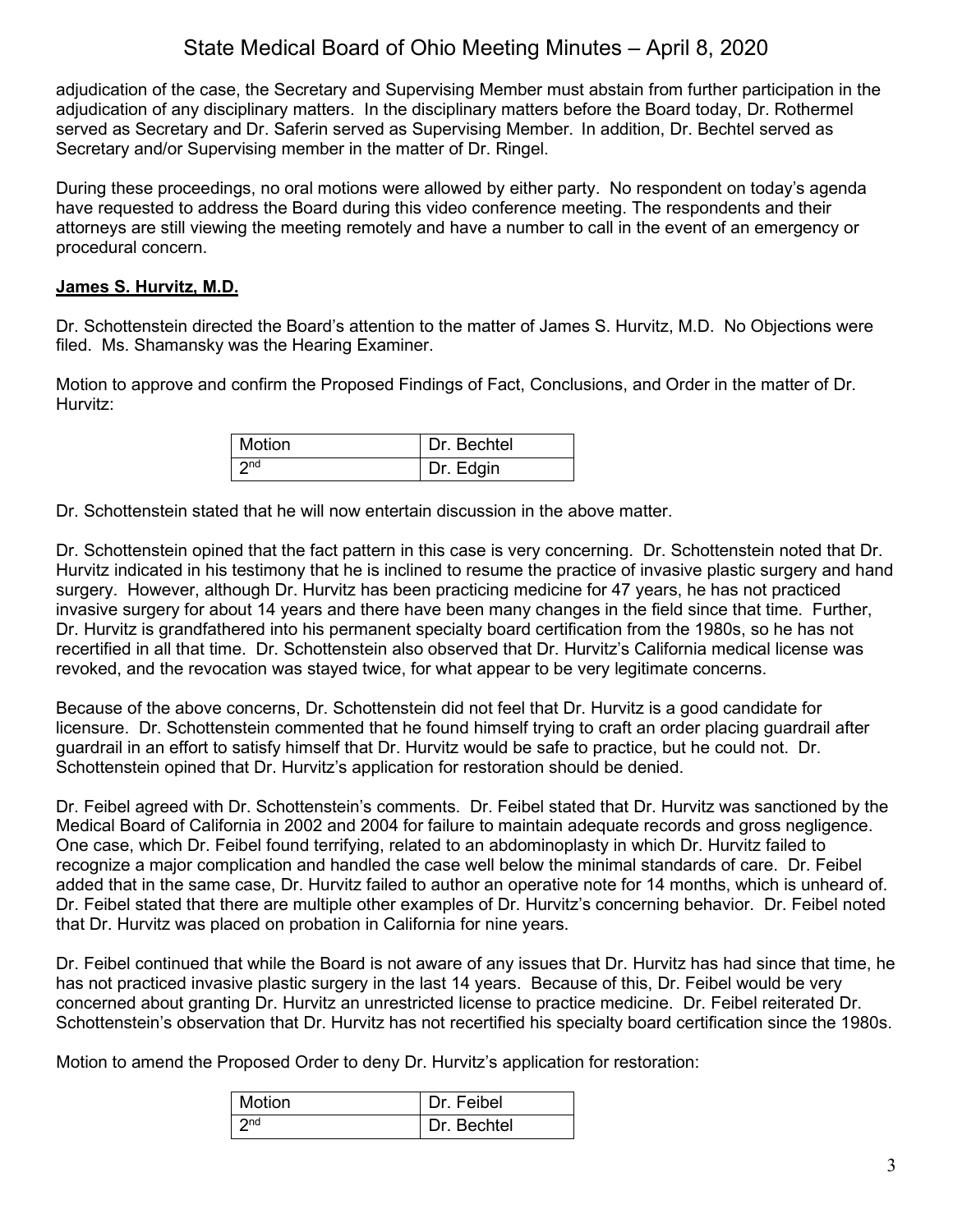Ms. Montgomery noted that Dr. Hurvitz had expressed a desire to do *locum tenens* work, and she questioned how that would work with the Proposed Order's requirement for a monitoring physician. Ms. Montgomery agreed with the proposed amendment to deny licensure, stating that the incident in which Dr. Hurvitz helped unload a semi-conscious patient into a private vehicle following a procedure seems so far below the standard of care that he should not be given a medical license.

Mr. Giacalone agreed with the other Board members' concerns and stated that some of the excuses or rationales provided by Dr. Hurvitz are suspect. Dr. Hurvitz had commented that he currently has a minimal patient load because California is overcrowded for specialties in plastic surgery. Mr. Giacalone found the thought of this physician with minimal experience and a terrible track record doing *locum tenens* work in this state to be a bit frightening. Mr. Giacalone agreed with the proposed amendment.

Vote on Dr. Feibel's motion to amend:

| Dr. Rothermel     | Abstain |
|-------------------|---------|
| Dr. Saferin       | Abstain |
| Mr. Giacalone     |         |
| Dr. Soin          | Y       |
| Dr. Edgin         |         |
| Dr. Johnson       |         |
| Mr. Gonidakis     |         |
| Ms. Montgomery    |         |
| Dr. Feibel        |         |
| Dr. Bechtel       |         |
| Dr. Schottenstein |         |

The motion carried.

Motion to approve and confirm the Proposed Findings of Fact, Conclusions, and Order, as amended, in the matter of Dr. Hurvitz:

| Motion            | Dr. Bechtel |
|-------------------|-------------|
| 2 <sup>nd</sup>   | Dr. Edgin   |
| Dr. Rothermel     | Abstain     |
| Dr. Saferin       | Abstain     |
| Mr. Giacalone     |             |
| Dr. Soin          | Y           |
| Dr. Edgin         |             |
| Dr. Johnson       |             |
| Mr. Gonidakis     | Y           |
| Ms. Montgomery    |             |
| Dr. Feibel        | ٧           |
| Dr. Bechtel       |             |
| Dr. Schottenstein |             |

The motion carried.

## **David N. Ringel, D.O.**

Dr. Schottenstein directed the Board's attention to the matter of David N. Ringel, D.O. No objections have been filed. Ms. Shamansky was the Hearing Examiner.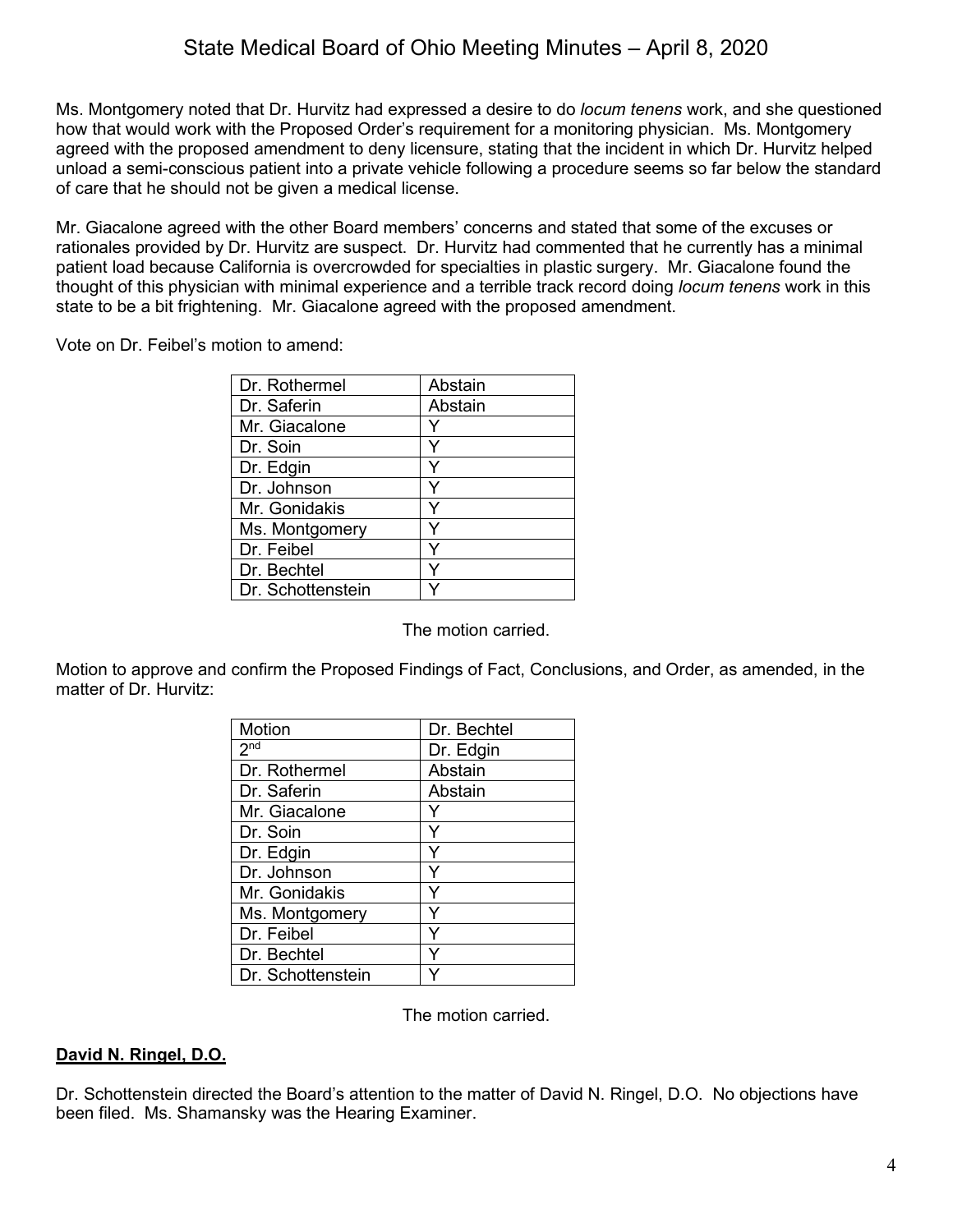Motion to approve and confirm the Proposed Findings of Fact, Conclusions, and Order in the matter of Dr. Ringel:

| Motion | Dr. Johnson |
|--------|-------------|
|        | Soin        |

Dr. Schottenstein stated that he will now entertain discussion in the above matter.

Dr. Schottenstein stated that this case is somewhat unusual because Dr. Ringel has not been licensed in Ohio since 2004 and he has not applied for restoration of his Ohio license. However, the Board has jurisdiction over expired licenses and the Board is sometimes prompted by certain factors to take action. In this matter, Dr. Ringel's criminal conviction involved controlled substances, the Kentucky Board of Medical Licensure placed a permanent restriction on his license in that state, and he is practicing in a state that is contiguous with Ohio.

Dr. Schottenstein noted that Dr. Ringel has asked the Board to adopt restrictions similar to that of his order in Indiana. However, Dr. Schottenstein was uncertain how the Board could adopt restrictions on a license when the respondent has no active license and no application that would allow restoration of the license with conditions. Dr. Schottenstein agreed with the Proposed Order, which would non-permanently revoke Dr. Ringel's license. Dr. Ringel may reapply for licensure in the future, at which time the Board may choose to grant the license with appropriate conditions.

Ms. Montgomery agreed with Dr. Schottenstein. Ms. Montgomery asked when the Board was notified of Dr. Ringel's 19-count indictment in Indiana. Ms. Marshall did not have that information, but noted that it would not be unusual to not be notified of an out-of-state indictment until there was a conviction. Mr. Giacalone added that another reason the Board may not have been notified of the indictment is because Dr. Ringel's Ohio license had lapsed. Ms. Marshal agreed and noted that there are a number of ways that the Board could have learned of the indictment. Ms. Marshall stated that the Board changed its out-of-state protocol about two years ago so that the Board would open complaints and take action on people who had a prescribing felony, even if their license was lapsed, because it was deemed important for public notification and in case the individual tried to restore their Ohio license. Prior to that time, such cases were closed by protocol and did not come before the Board.

Mr. Giacalone commented that this case is not particularly egregious and that it was Dr. Ringel's poor judgment that got him into this situation. Mr. Giacalone opined that the Hearing Examiner's Proposed Order made sense.

Vote on Dr. Johnson's motion to approve:

| Dr. Rothermel     | Abstain |
|-------------------|---------|
| Dr. Saferin       | Abstain |
| Mr. Giacalone     |         |
| Dr. Soin          |         |
| Dr. Edgin         |         |
| Dr. Johnson       |         |
| Mr. Gonidakis     |         |
| Ms. Montgomery    |         |
| Dr. Feibel        |         |
| Dr. Bechtel       | Abstain |
| Dr. Schottenstein |         |

The motion carried.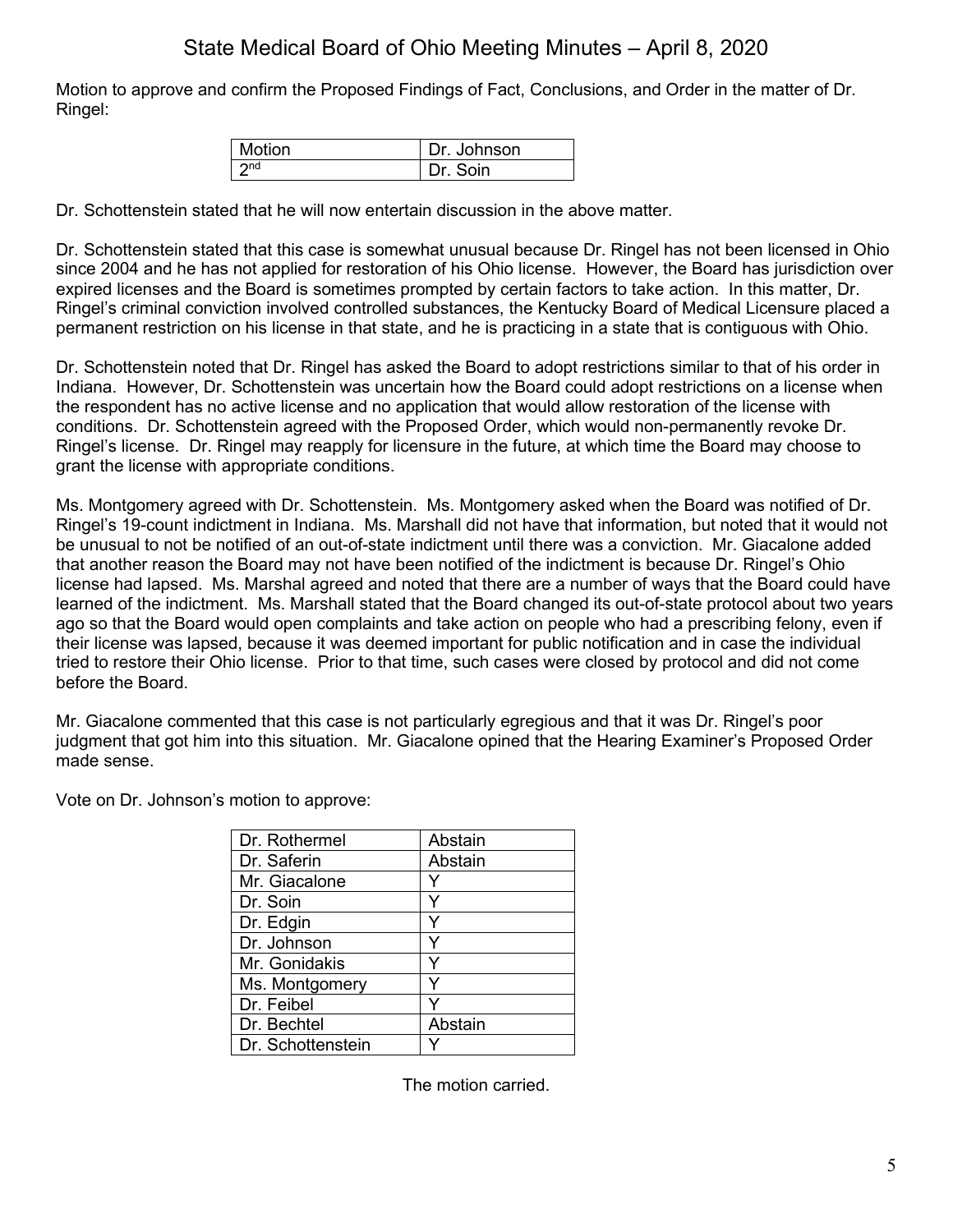## **W.L. Gregory Siefert, M.D.**

Dr. Schottenstein directed the Board's attention to the matter of W.L. Gregory Siefert, M.D. No objections were filed. Ms. Lee was the Hearing Examiner.

Motion to approve and confirm the Proposed Findings of Fact, Conclusions, and Order in the matter of Dr. Siefert:

| <b>Motion</b> | Dr. Johnson |
|---------------|-------------|
| つnd           | Dr. Bechtel |

Dr. Schottenstein stated that he will now entertain discussion in the above matter.

Dr. Schottenstein stated that this matter is a case of mitigation. The State has shown, and the defense counsel acknowledges, that Dr. Siefert entered into an Agreed Order in which his license to practice medicine in Kentucky was restricted. Dr. Schottenstein agreed that Dr. Siefert is well-trained, but opined that that makes the Kentucky Board's findings more concerning because it implies negligence on the doctor's part and that he should have known better than to practice in that manner. However, Dr. Schottenstein also felt that Dr. Siefert has taken responsibility for his actions. An independent expert found that Dr. Siefert had appropriately addressed the Kentucky Board's concerns, and there were multiple letters of support for Dr. Siefert from health care professionals.

Dr. Schottenstein noted the following mitigating factors:

- Dr. Siefert has no prior disciplinary record.
- Dr. Siefert did not have a selfish or dishonest motive.
- These events are unlikely to recur.
- Dr. Siefert has made a full and free disclosure to the Board.
- Dr. Siefert has expressed remorse.
- There has been no adverse impact of Dr. Siefert's misconduct on others of which the Board is aware.
- Dr. Siefert's conduct does not seem to have been willful or reckless.
- Dr. Siefert corrected his behavior after he recognized it, making changes in his practice and taking continuing medical education (CME) courses.

These factors led Dr. Schottenstein to agree with the Hearing Examiner's decision to not include a suspension in the Proposed Order. Dr. Schottenstein stated that the Ohio Board is very sensitive to the issues laid out in the Kentucky Order, but he felt that Dr. Siefert has demonstrated that he is a good candidate for, and is amenable to, remediation. Dr. Schottenstein agreed with the Hearing Examiner's Findings of Fact, Conclusions of Law, and Proposed Order. Dr. Schottenstein opined that the Proposed Order is fair and protects the public.

Mr. Giacalone stated that he struggled with this case because he did not feel there were enough facts. Being based on an out-of-state action, it was difficult for Mr. Giacalone to discern Dr. Siefert's prescribing habits. Mr. Giacalone observed that 1,800 controlled substance prescriptions had been written for 315 patient, but Dr. Siefert had stated that those patients had already been on pain management with high doses of medication and he had been trying to wean them down to lower dosages. In this case, the Board has little information except for one heavily-redacted document. Mr. Giacalone asked for Dr. Soin's opinion as to whether Dr. Siefert offered a plausible explanation for these actions.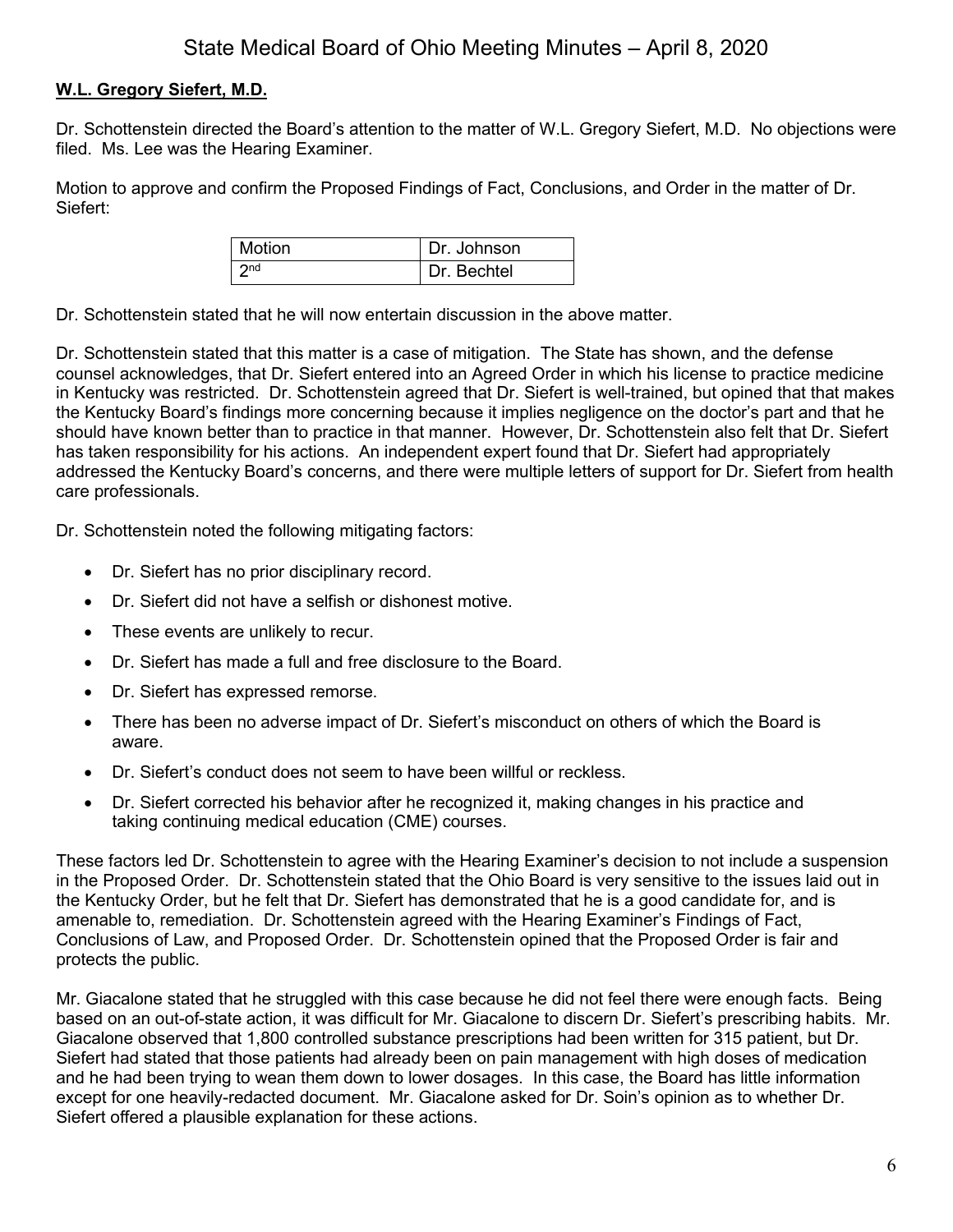Dr. Soin stated that he will abstain from this case. Speaking generally and not about this case, Dr. Soin stated that it would not be atypical for a pain management physician to inherit patients who are already on extremely high doses of medicines and then be responsible to prescribe those as the patients go through the weaning process.

Dr. Schottenstein observed that there were times in Dr. Siefert's testimony that he seemed to acknowledge that he thought he had essentially been treated fairly throughout this process. Dr. Schottenstein felt that it was a relatively proportional response if Dr. Siefert himself felt that way. Dr. Feibel agreed and stated that he supports the Proposed Order.

A vote was taken on Dr. Johnson's motion to approve and confirm:

| Dr. Rothermel     | Abstain |
|-------------------|---------|
| Dr. Saferin       | Abstain |
| Mr. Giacalone     |         |
| Dr. Soin          | Abstain |
| Dr. Edgin         |         |
| Dr. Johnson       |         |
| Mr. Gonidakis     |         |
| Ms. Montgomery    |         |
| Dr. Feibel        |         |
| Dr. Bechtel       |         |
| Dr. Schottenstein |         |

The motion carried.

### **EXECUTIVE SESSION**

Motion to go into Executive Session to confer with the Medical Board's attorneys on matters of pending or imminent court action, and for the purpose of deliberating on proposed consent agreements in the exercise of the Medical Board's quasi-judicial capacity:

| Motion              | Dr. Saferin |
|---------------------|-------------|
| $2^{\overline{nd}}$ | Dr. Johnson |
| Dr. Rothermel       |             |
| Dr. Saferin         |             |
| Mr. Giacalone       |             |
| Dr. Soin            |             |
| Dr. Edgin           | Y           |
| Dr. Johnson         | Y           |
| Mr. Gonidakis       |             |
| Ms. Montgomery      | Υ           |
| Dr. Feibel          | Y           |
| Dr. Bechtel         |             |
| Dr. Schottenstein   |             |

The motion carried.

The Board went into Executive Session at 9:28 a.m. and returned to public session at 9:33 a.m.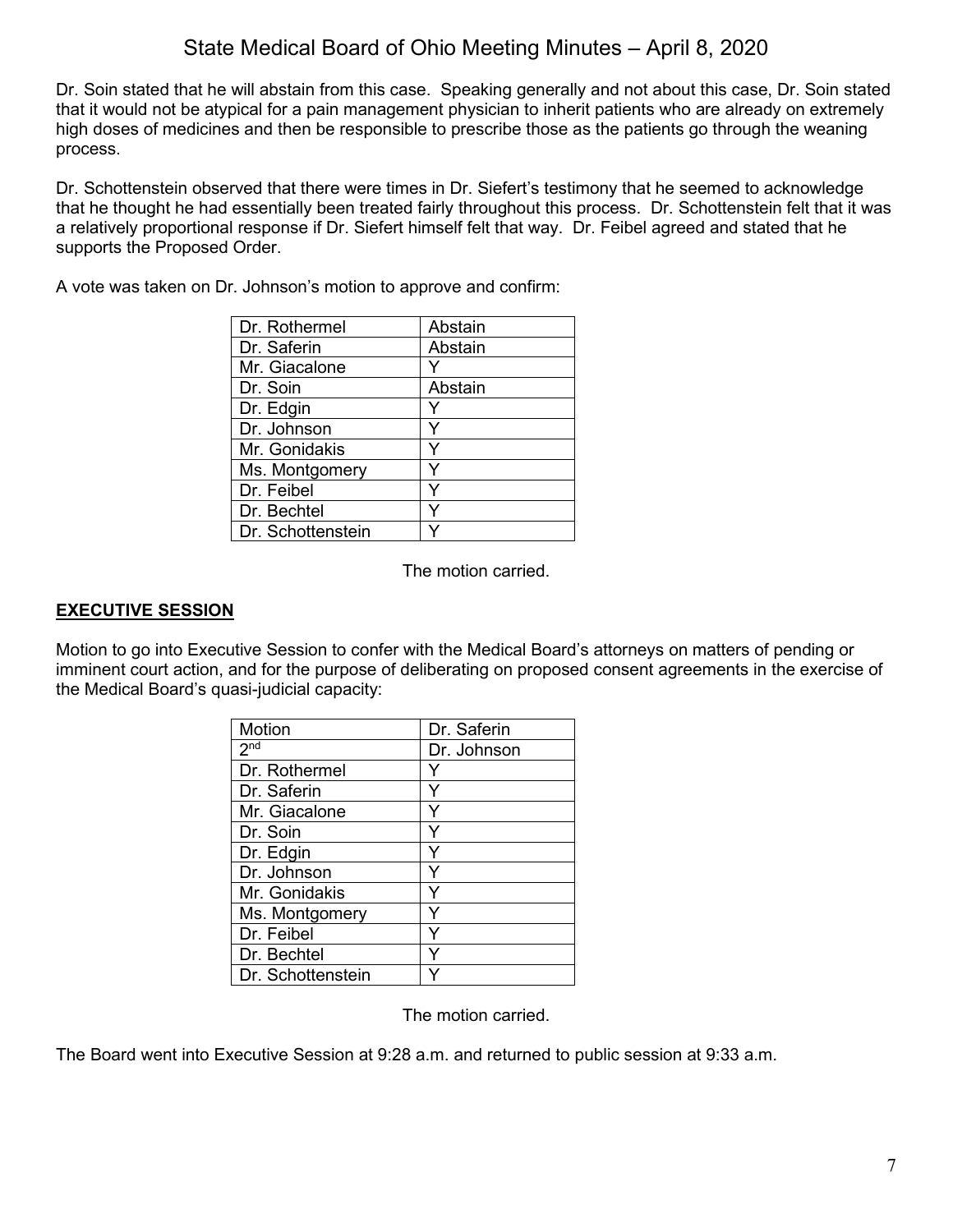## **SETTLEMENT AGREEMENTS**

### **Andrew Bruno, R.C.P.**

Motion to ratify the proposed Permanent Withdrawal with Andrew Bruno, R.C.P.

| Motion              | Dr. Bechtel    |
|---------------------|----------------|
| $2^{\overline{nd}}$ | Ms. Montgomery |
| Dr. Rothermel       | Abstain        |
| Dr. Saferin         | Abstain        |
| Mr. Giacalone       |                |
| Dr. Soin            | Y              |
| Dr. Edgin           | Y              |
| Dr. Johnson         | Y              |
| Mr. Gonidakis       |                |
| Ms. Montgomery      |                |
| Dr. Feibel          | Y              |
| Dr. Bechtel         |                |
| Dr. Schottenstein   |                |

The motion carried.

### **NOTICES OF OPPORTUNITY FOR HEARING, ORDERS OF SUMMARY SUSPENSION, ORDERS OF IMMEDIATE SUSPENSION, AND ORDERS OF AUTOMATIC SUSPENSION**

Ms. Marshall presented the following Citations to the Board for consideration:

- 1. Mohammad Raza Khan, M.D.: Based on a guilty plea to Conspiracy to Receive Health Care Bribes and Kickbacks; and action by the Illinois Department of Financial and Professional Regulation. Ms. Marshall stated that this proposed citation is not an immediate suspension because it does not involve a drug felony. Also this physician's Ohio medical license is lapsed.
- 2. Vincent Lombardi, M.D.: Based on action by the Medical Licensing Board of Indiana related to selfprescribing.
- 3. William R. Danko, M.D.: A summary suspension, based on impairment and failure to participate in a referral for the One-Bite Program.
- 4. James Thomas Murphy, M.D.: To be issued to an applicant who has a history of actions taken by medical boards in New York, Missouri, Texas, and California related to minimal standards of care.
- 5. Anjmun Sharma, M.D.: Based on action taken by the New Mexico Medical Board.
- 6. John O. Uche, M.D.: Based on alleged acts constituting a felony in course of practice, to wit: Illegal Processing of Drug Documents for calling in prescriptions under the name of another prescriber without that prescriber's knowledge or consent. Ms. Marshall stated that this is not an impairment situation.

Motion to approve and issue proposed Citation #3, a Summary Suspension:

| Motion          | Dr. Johnson |
|-----------------|-------------|
| 2 <sub>nd</sub> | Dr. Edgin   |
| Dr. Rothermel   | Abstain     |
| Dr. Saferin     | Abstain     |
| Mr. Giacalone   |             |
| Dr. Soin        |             |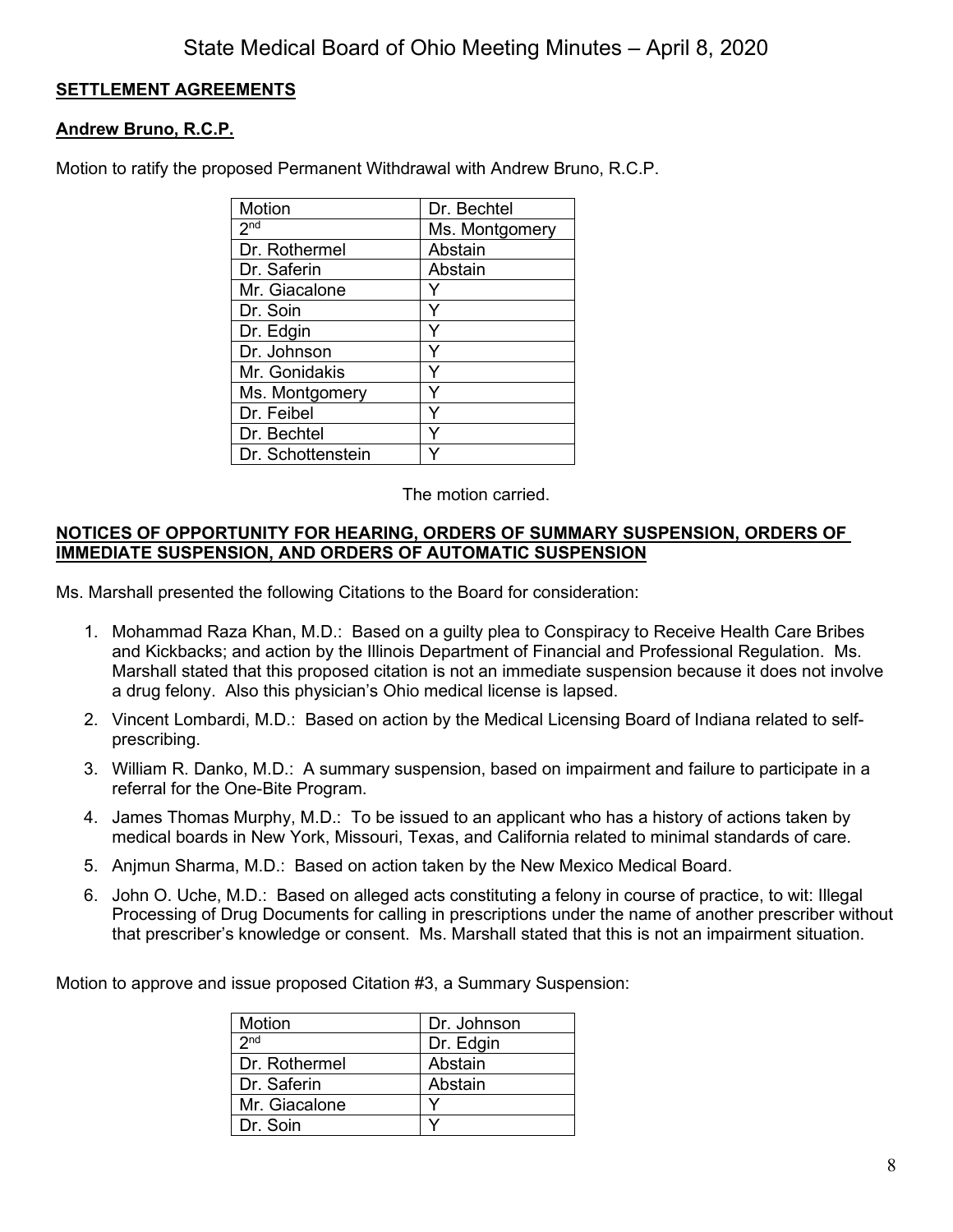| Dr. Edgin         |         |
|-------------------|---------|
| Dr. Johnson       |         |
| Mr. Gonidakis     |         |
| Ms. Montgomery    |         |
| Dr. Feibel        |         |
| Dr. Bechtel       | Abstain |
| Dr. Schottenstein |         |

The motion carried.

Motion to approve and issue proposed Citations #'s 1 and 2:

| Motion                     | Ms. Montgomery |
|----------------------------|----------------|
| $2^{\overline{\text{nd}}}$ | Dr. Johnson    |
| Dr. Rothermel              | Abstain        |
| Dr. Saferin                | Abstain        |
| Mr. Giacalone              |                |
| Dr. Soin                   |                |
| Dr. Edgin                  | Y              |
| Dr. Johnson                | ٧              |
| Mr. Gonidakis              |                |
| Ms. Montgomery             |                |
| Dr. Feibel                 |                |
| Dr. Bechtel                | Abstain        |
| Dr. Schottenstein          |                |

The motion carried.

Motion to approve and issue proposed Citations #'s 4, 5, and 6:

| Motion              | Mr. Gonidakis |
|---------------------|---------------|
| $2^{n\overline{d}}$ | Dr. Johnson   |
| Dr. Rothermel       | Abstain       |
| Dr. Saferin         | Abstain       |
| Mr. Giacalone       |               |
| Dr. Soin            | Y             |
| Dr. Edgin           |               |
| Dr. Johnson         | Y             |
| Mr. Gonidakis       | Y             |
| Ms. Montgomery      | Υ             |
| Dr. Feibel          | Υ             |
| Dr. Bechtel         |               |
| Dr. Schottenstein   |               |

The motion carried.

## **OPERATIONS REPORT**

Ms. Loucka stated that the Operations Report has been distributed to Board members for their review. Ms. Loucka stated that the staff continues to produce and work diligently in their telework situations. Ms. Loucka was extremely grateful to the staff for making these adjustments and remaining flexible and agile. Ms. Loucka commented that the investigators probably have the toughest time because so many practices are currently closed. Consequently, some investigations may take a little longer than usual.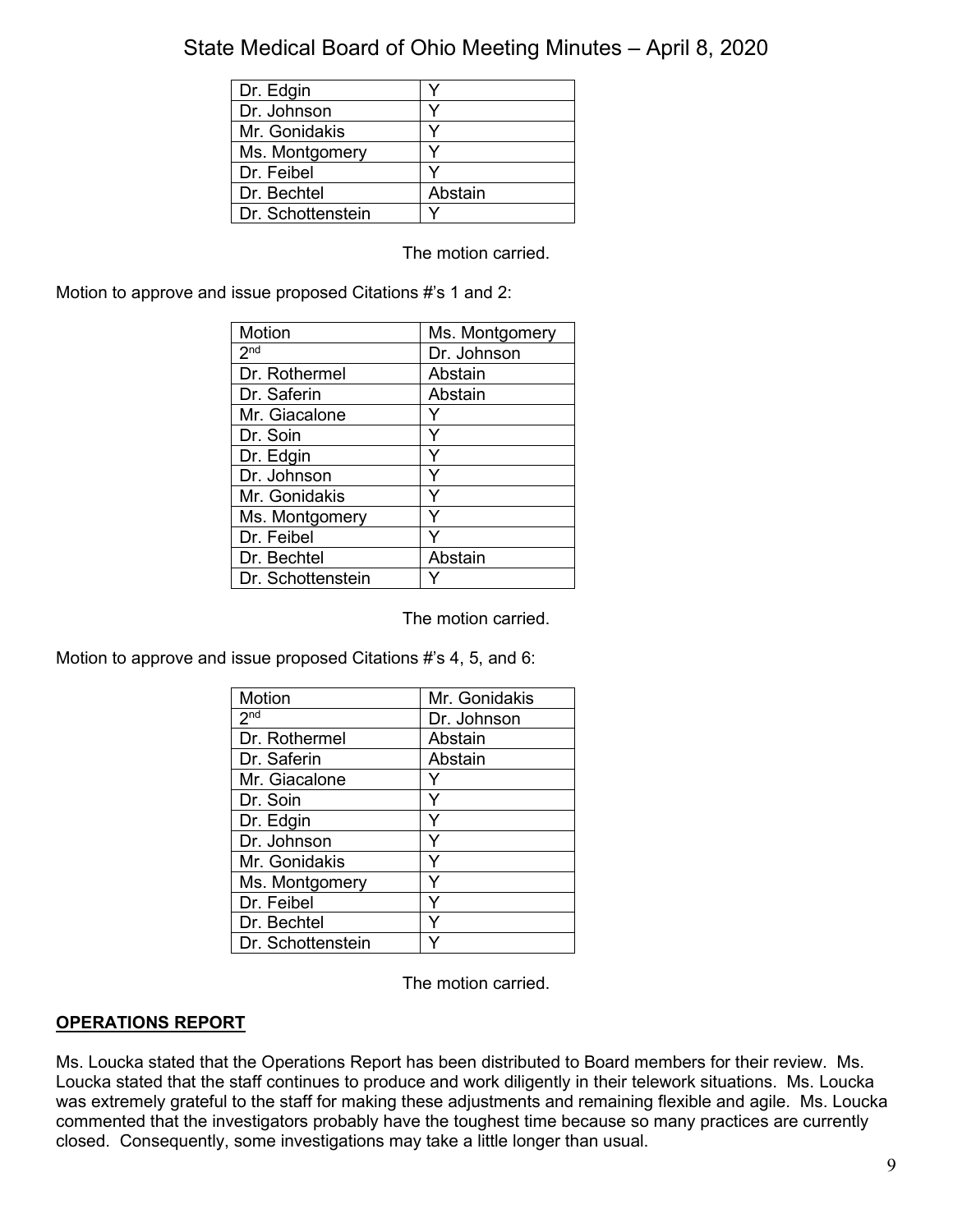Ms. Montgomery asked if vacant positions will remain unfilled due to the directive to cut the budget by 20%. Ms. Montgomery noted that the Board had recently determined that it needed more staff, not less, due to the number and ages of cases. Ms. Loucka stated that the Board has been asked to take a 20% budget cut for the remainder of this fiscal year. Some cuts have already been identified to help reach that goal, such as releasing encumbrances and delaying the filling of vacancies. Ms. Loucka commented that there is currently a state hiring freeze, so vacancies cannot be filled at this time in any case. Ms. Loucka stated that as the Board moves into Fiscal Year 2021 there will need to be a conversation with Board members and the Office of Management and Budget about the Board's staffing needs and a possible rebalancing of staff positions.

### **COVID-19 RESPONSE**

Dr. Schottenstein stated that the Board members have been provided a summary of Ohio's COVID-19 Emergency Response Bill, outlining specific sections that may impact the Medical Board. No Board member had questions about the bill at this time.

Dr. Schottenstein stated that Ohio's Respiratory Care Therapists and Anesthesiologist Assistants will become critical players during the hospital surge.

#### Anesthesiologist Assistants

Dr. Schottenstein stated that currently, anesthesiologist assistants in Ohio must work under a written practice protocol that details the scope of work they can perform under the supervision of a specific anesthesiologist. However, the COVID-19 emergency has and will continue to present unprecedented challenges to Ohio's healthcare systems and hospitals that will stress resources and personnel across all license types. In order to allow some flexibility for anesthesiologist assistants and the anesthesiologists supervising their practice, Dr. Schottenstein suggested a motion for the Board's consideration.

Motion for the Board to suspend enforcement of Section 4760.08, Ohio Revised Code and Rule 4731-24-02, Ohio Administrative Code, to the extent that a supervising anesthesiologist who supervises an anesthesiologist assistant shall not be required to adopt a written practice protocol; that this suspension of enforcement shall be for the duration of the period of the declared COVID-19 emergency; and that the Medical Board shall provide notice to licensees when the enforcement suspension is lifted:

| <b>Motion</b> | Dr. Edgin   |
|---------------|-------------|
|               | Dr. Bechtel |

Dr. Rothermel clarified that this motion only affects the written protocol requirement and that the Board is not suspending the supervision requirement. Dr. Schottenstein replied that that is correct.

A vote was taken on Dr. Edgin's motion:

| Dr. Rothermel     |  |
|-------------------|--|
| Dr. Saferin       |  |
| Mr. Giacalone     |  |
| Dr. Soin          |  |
| Dr. Edgin         |  |
| Dr. Johnson       |  |
| Mr. Gonidakis     |  |
| Ms. Montgomery    |  |
| Dr. Feibel        |  |
| Dr. Bechtel       |  |
| Dr. Schottenstein |  |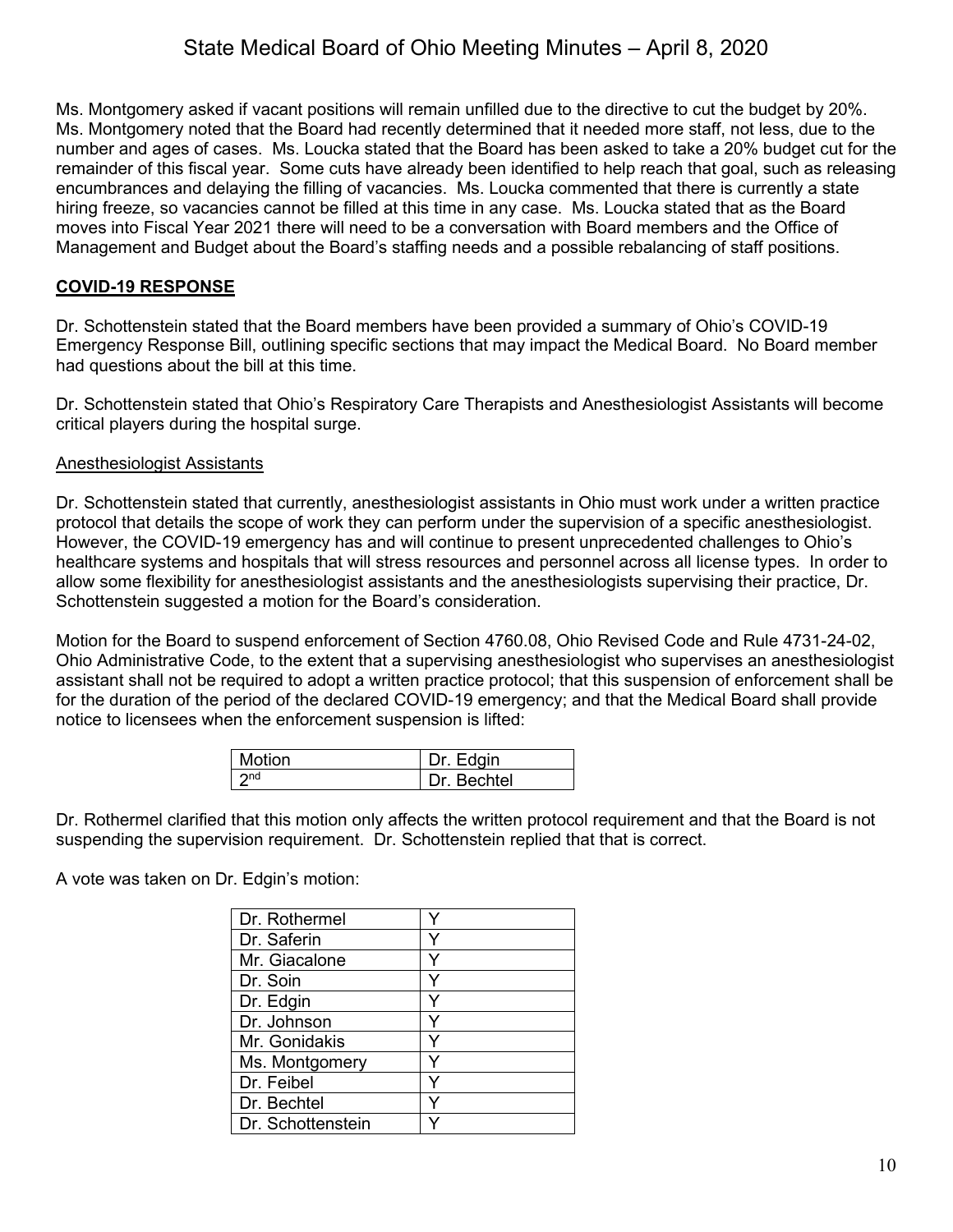The motion carried.

### Respiratory Care Professionals

Dr. Schottenstein stated that there is also an opportunity to help support workforce capacity by allowing the respiratory care professionals who currently hold a limited permit to practice alongside their colleagues who have already received a full license. Currently, Ohio regulations require a graduate-based limited permit holder to be supervised by a licensed respiratory care professional. However, the COVID-10 pandemic has required the Board to reconsider this.

Therefore, it is the Board's position that if a licensed respiratory care professional is not available in the facility due to circumstances surrounding the COVID-19 emergency, the Board recognizes that Section 4761.17(B), Ohio Revised Code, allows a physician, certified nurse practitioner, certified nurse-midwife, certified nurse specialist, or physician assistant to also supervise a graduate-based respiratory care limited permit holder.

Dr. Schottenstein added that it will still be up to the hospital to allow the limited permit holder to have a full scope of practice. The Board does not want to be a hinderance, but rather it wants to allow the flexibility. In this way, hospital systems have the option of bringing limited permit respiratory care practitioners into their workforce.

Dr. Schottenstein stated that this position statement will be published on the Board's website with other actions taken by the Board related to the pandemic response.

### Pharmacists Consult Agreements

Dr. Schottenstein stated that Section 4729.39, Ohio Revised Code, establishes the use of consult agreements between physicians and pharmacists. The Ohio Board of Pharmacy has asked the Medical Board to approve allowing physicians to delegate their responsibilities under consult agreements to advanced practice medical nurses and physician assistants. This would apply only to hospital or institutional settings, not retail pharmacies, and only during the COVID-19 emergency.

Motion to, in conjunction with the Board of Pharmacy and the Board of Nursing, allow physicians practicing under a consult agreement in a hospital or institutional setting to delegate duties to an advance practice registered nurse or physician assistant for the period of the declared COVID-19 emergency:

| Motion          | Dr. Bechtel   |
|-----------------|---------------|
| 2n <sub>d</sub> | Mr. Giacalone |

Mr. Gonidakis stated that he supports the motion, but he asked if the motion is sufficiently clear on when it will cease. Dr. Schottenstein stated that the phrase "declared COVID-19 emergency" means the emergency order issued by the Governor, and therefore the stop date for the motion will be when the Governor lifts the emergency order. Dr. Feibel suggested that the language of the motion include language making that clarification. Dr. Schottenstein agreed.

Mr. Giacalone questioned whether there should be a phase-out period, rather than having this end immediately upon the lifting of the emergency order. Dr. Feibel stated that he participated in the emergency call with the Board of Pharmacy regarding this matter, and he felt that it was only for the purposes of the expected surge in COVID-19 cases. Dr. Feibel stated that the Governor will not lift the emergency order until after the surge is over, and therefore a phase-out period is not necessary. Mr. Giacalone did not necessarily disagree, but he was concerned about having to scramble to reinstitute the policy later.

**Dr. Bechtel wished to change his motion to add the language suggested by Dr. Feibel.** No Board member objected to the change. The change to the motion was accepted.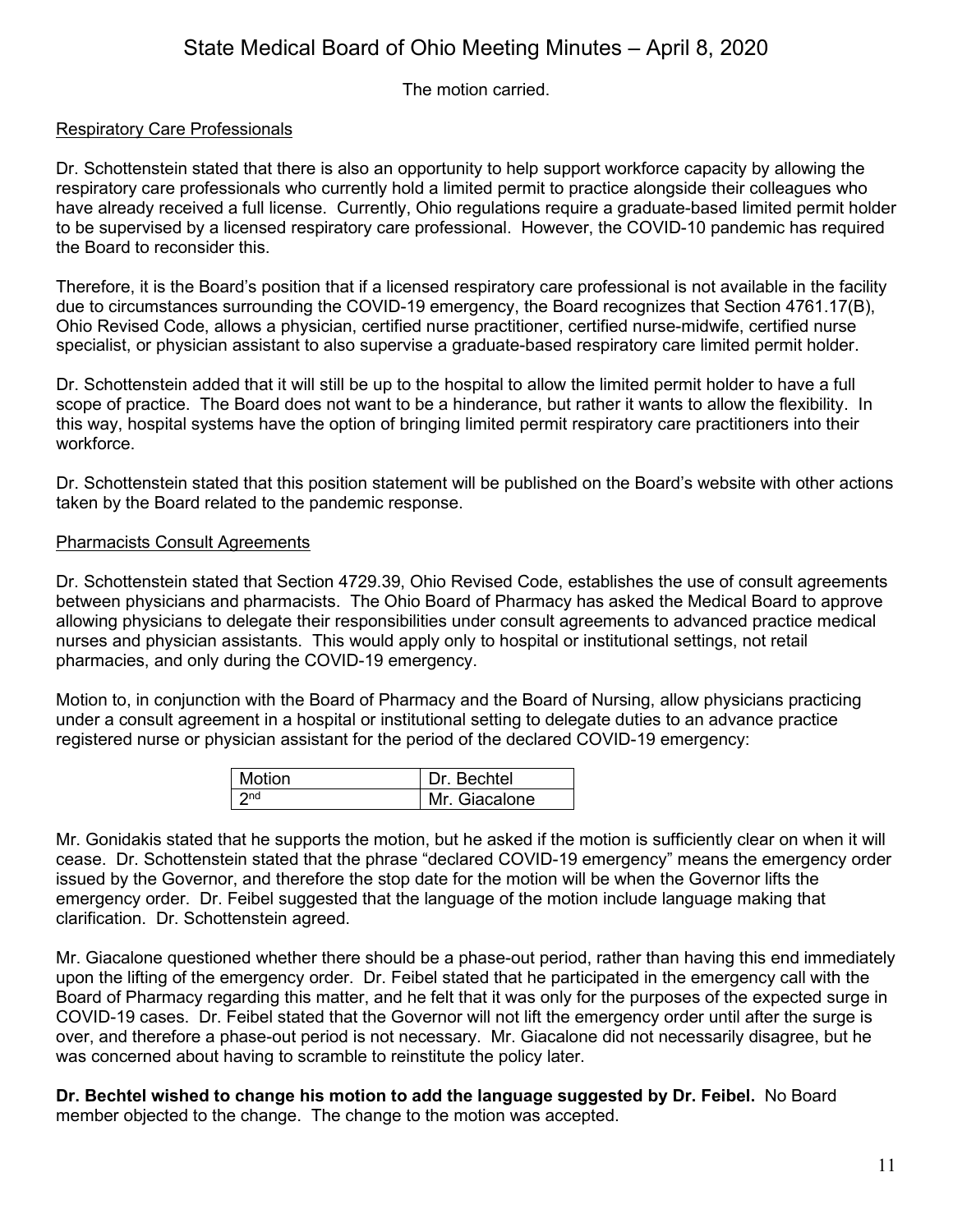A vote was taken on Dr. Bechtel's motion to, in conjunction with the Board of Pharmacy and the Board of Nursing, allow physicians practicing under a consult agreement in a hospital or institutional setting to delegate duties to an advance practice registered nurse or physician assistant for the period of the declared COVID-19 emergency as declared by the Governor, and will stop when the emergency order is lifted by the Governor:

| Dr. Rothermel     |  |
|-------------------|--|
| Dr. Saferin       |  |
| Mr. Giacalone     |  |
| Dr. Soin          |  |
| Dr. Edgin         |  |
| Dr. Johnson       |  |
| Mr. Gonidakis     |  |
| Ms. Montgomery    |  |
| Dr. Feibel        |  |
| Dr. Bechtel       |  |
| Dr. Schottenstein |  |

The motion carried.

### Telemedicine

Dr. Schottenstein stated that the Board held a special meeting on March 18. During that meeting, the Board voted to suspend enforcement of any regulations requiring in-person visits between providers and patients. Dr. Schottenstein noted that the Medical Board of Ohio has two existing statutory provisions under Section 4731.36, Ohio Revised Code, that support out-of-state telemedicine.

First, physicians in other states who have patients that may be "stuck in" or visiting Ohio during this crisis can continue to treat those patients via telemedicine. For example, a New York physician may have a college student from Ohio under continuous care during the school year. If the college student returned home to Ohio to reside with parents, the New York physician can still provide teletreatment.

Second, physicians in contiguous states may have existing patient relationships with Ohio residents. For example, a Michigan physician may have a patient who resides in Toledo. The Michigan physician may continue to treat the Toledo patient via telemedicine.

### Emergency Licensure

Dr. Schottenstein stated that other states have taken actions regarding additional workforce capacity responses, including having out-of-state licensees come into the state or allowing individuals with inactive licenses to practice. Unfortunately, Ohio does not have the legal mechanism to allow out-of-state licensees to practice in Ohio, except for the scenarios previously mentioned. Additionally, Ohio does not have the legal mechanism to automatically reactivate inactive licensees.

Dr. Schottenstein continued that in the event that the Medical Board is provided the legal authority to allow outof-state licensees or inactive licensees to practice in Ohio, a survey was conducted among Board members to gauge favorability to these actions. The response was that the Board would be comfortable with issuing those emergency licenses. Of course, some parameters would be necessary to ensure the health and safety of Ohio's citizens. Dr. Schottenstein stated that the Medical Board's processes are ready for this type of licensing.

### Board-Ordered Evaluations

Dr. Schottenstein stated that the Secretary and Supervising Member have requested feedback from the Board members regarding Board-ordered chemical dependency evaluations during the COVID-19 pandemic. Unlike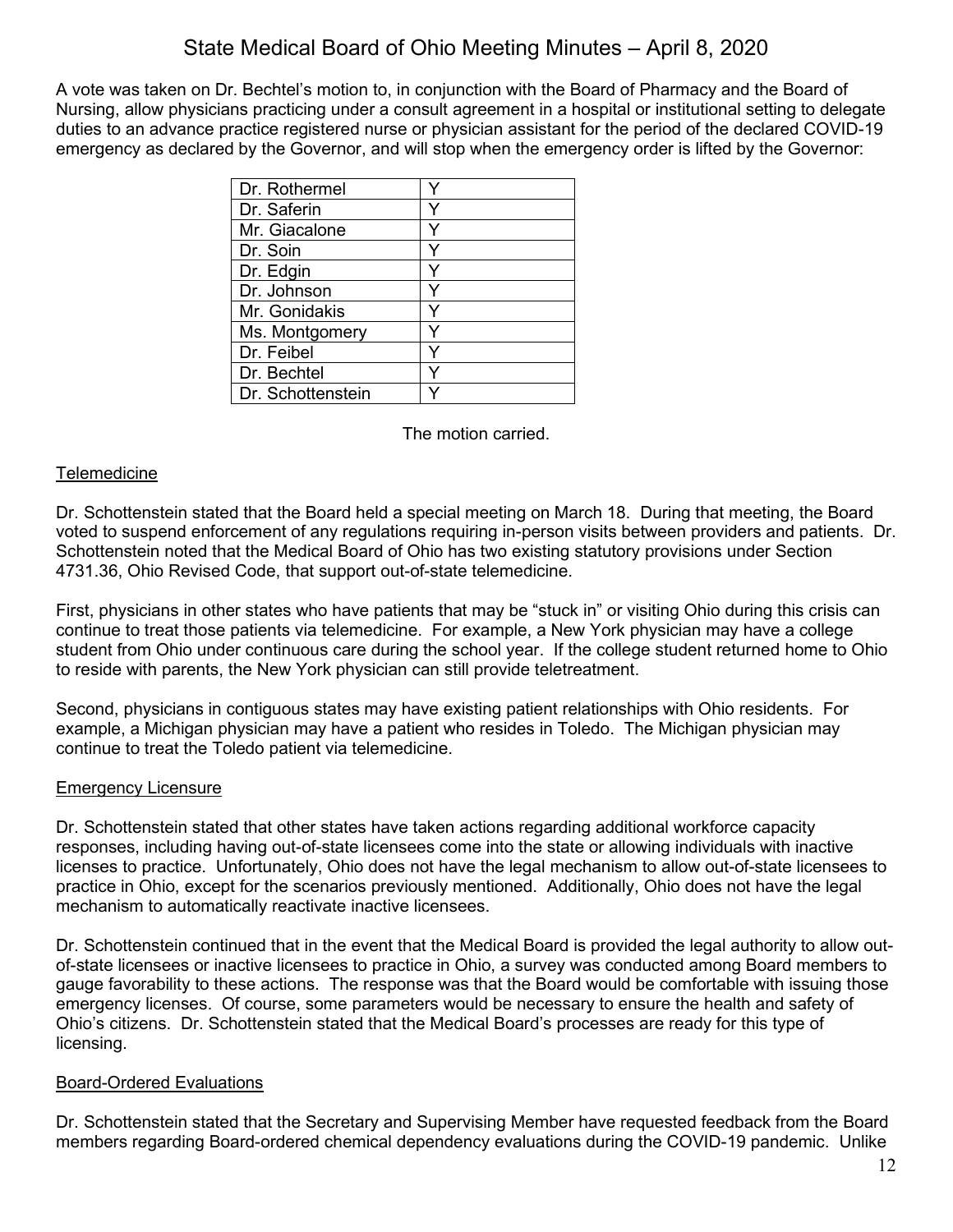forensic psychiatric evaluations, which are currently being conducted by video, chemical dependency examinations must be conducted in person due to the laboratory component. This holds true for massage therapist outpatient examinations, as well as the mandatory 72-hour inpatient requirement for other licensee types. Additionally, other types of Board-ordered evaluations, such as neurological assessments or occupational medicine assessments, necessarily require an in-person component.

Dr. Schottenstein stated that the Board members have received a memo and recommendation from Ms. Marshall regarding Board-ordered evaluations during the pandemic.

Dr. Schottenstein appreciated the thoughts of the Secretary and Supervising Member. Dr. Schottenstein felt that it made sense that the Board be able to continue to allow the psychiatric evaluations to occur by video. Dr. Schottenstein also found the other recommendations reasonable: To defer assessments for applicants who are not practicing and therefore are not a risk for patient harm; and to assess cases of suspected inability to practice due to potential impairment or other factors on a case-by-case basis.

Mr. Giacalone agreed with Dr. Schottenstein, stating that the benefits outweigh the risks. Mr. Giacalone stated that it makes sense to provide some deference in some of these situations.

### Thank You to Health Care Workers

Finally and possibly most importantly, Dr. Schottenstein, on behalf of the Board, thanked physicians, physician assistants, respiratory care therapists and all other health care providers who are working tirelessly in the face of this pandemic, protecting and healing Ohioans. They are the true heroes on the frontlines of this war and the Medical Board remains grateful for their dedication. Dr. Schottenstein urged the Board's licensees to take a few moments to ensure their own health and safety. Dr. Schottenstein cautioned that crisis fatigue and burnout are real and the surge of this pandemic has not yet begun.

The Medical Board will be providing links to resources to its licensees to help them cope with this crisis. Additionally, the Board encourages its licensees to reach out to the Ohio Physicians Health Program when feeling the stress and burden of the pandemic.

## **REPORTS BY ASSIGNED COMMITTEES**

Dr. Schottenstein stated that this month the Board's committee work will be incorporated into the full Board meeting.

### **Dietetic and Respiratory Care Advisory Committees**

### Appointments to Dietetics Advisory Council

Ms. Reardon stated that there are three positions to be filled on the Dietetics Advisory Council. After interviews and taking into consideration the recommendations of the Ohio Academy of Nutrition and Dietetics, the staff recommends that Carmen Clutter be reappointed as a licensed dietitian; that Kathy Shelito be appointed to fill the second open licensed dietitian position; and David Reierson be reappointed to the consumer member seat.

Ms. Montgomery congratulated Ms. Reardon and Ms. Loucka on the efforts to reach out and have real conversations to engage interested parties in these matters.

Motion to accept the recommendations of the Board staff and reappoint Carmen Clutter as a licensed dietitian to the Dietetics Advisory Council; appoint Kathy Shelito as a licensed dietitian to the Dietetics Advisory Council; and reappoint David Reierson as a consumer member to the Dietetics Advisory Council: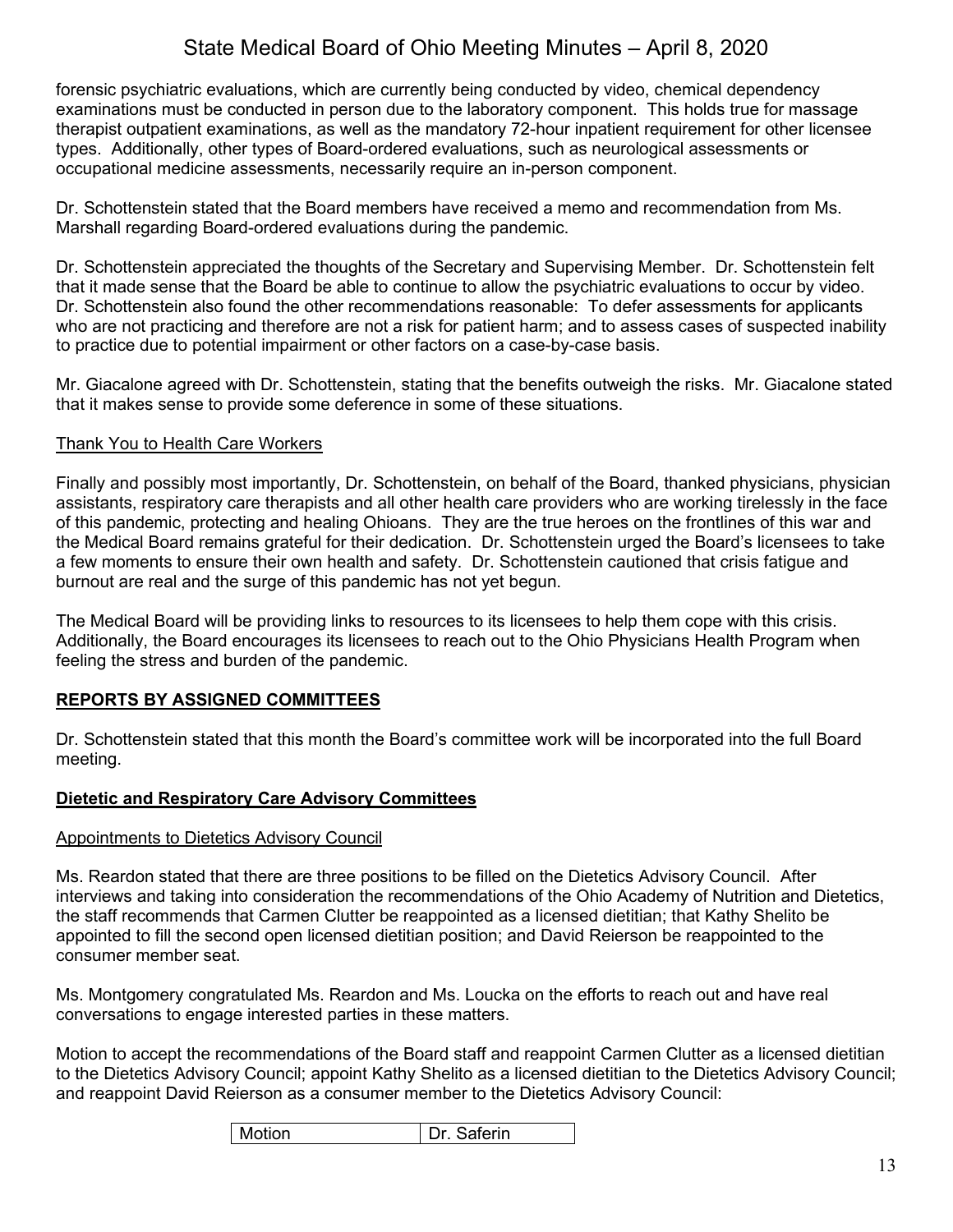| 2 <sub>nd</sub>   | Dr. Edgin |
|-------------------|-----------|
| Dr. Rothermel     |           |
| Dr. Saferin       |           |
| Mr. Giacalone     |           |
| Dr. Soin          |           |
| Dr. Edgin         |           |
| Dr. Johnson       |           |
| Mr. Gonidakis     |           |
| Ms. Montgomery    |           |
| Dr. Feibel        |           |
| Dr. Bechtel       |           |
| Dr. Schottenstein |           |

The motion carried.

## Appointments to Respiratory Care Advisory Council

Ms. Reardon stated that there are two open positions on the Respiratory Care Advisory Council, both to be filled by licensed respiratory care professional positions. After interviews and taking into consideration the recommendations of the Ohio Society for Respiratory Care, the staff recommends that Sanja Keller be reappointed and Karen May be appointed.

Motion to approve the recommendations of the Board staff and reappoint Sanja Keller as a licensed respiratory care professional to the Respiratory Care Advisory Council, and appoint Karen May as a licensed respiratory care professional to the Respiratory Care Advisory Council:

| Motion            | Dr. Edgin   |
|-------------------|-------------|
| 2 <sup>nd</sup>   | Dr. Bechtel |
| Dr. Rothermel     | Y           |
| Dr. Saferin       |             |
| Mr. Giacalone     | Y           |
| Dr. Soin          |             |
| Dr. Edgin         |             |
| Dr. Johnson       | Y           |
| Mr. Gonidakis     | Y           |
| Ms. Montgomery    |             |
| Dr. Feibel        | Υ           |
| Dr. Bechtel       |             |
| Dr. Schottenstein |             |

The motion carried.

## **Finance Committee Report**

### Fiscal Update

Dr. Schottenstein stated that the Board's revenue for February 2020 was \$866,655 and net fiscal revenue was \$124,474. The Board's cash balance increased to \$5,296,559. Dr. Schottenstein commented that those are good numbers for the Board. The Board's expenditures are down by 5.5% year-to-date compared to a year ago.

Dr. Schottenstein stated that the Board had been anticipating additional high-revenue months for rest of this fiscal year, especially in June when respiratory care professionals and dieticians are supposed to renew their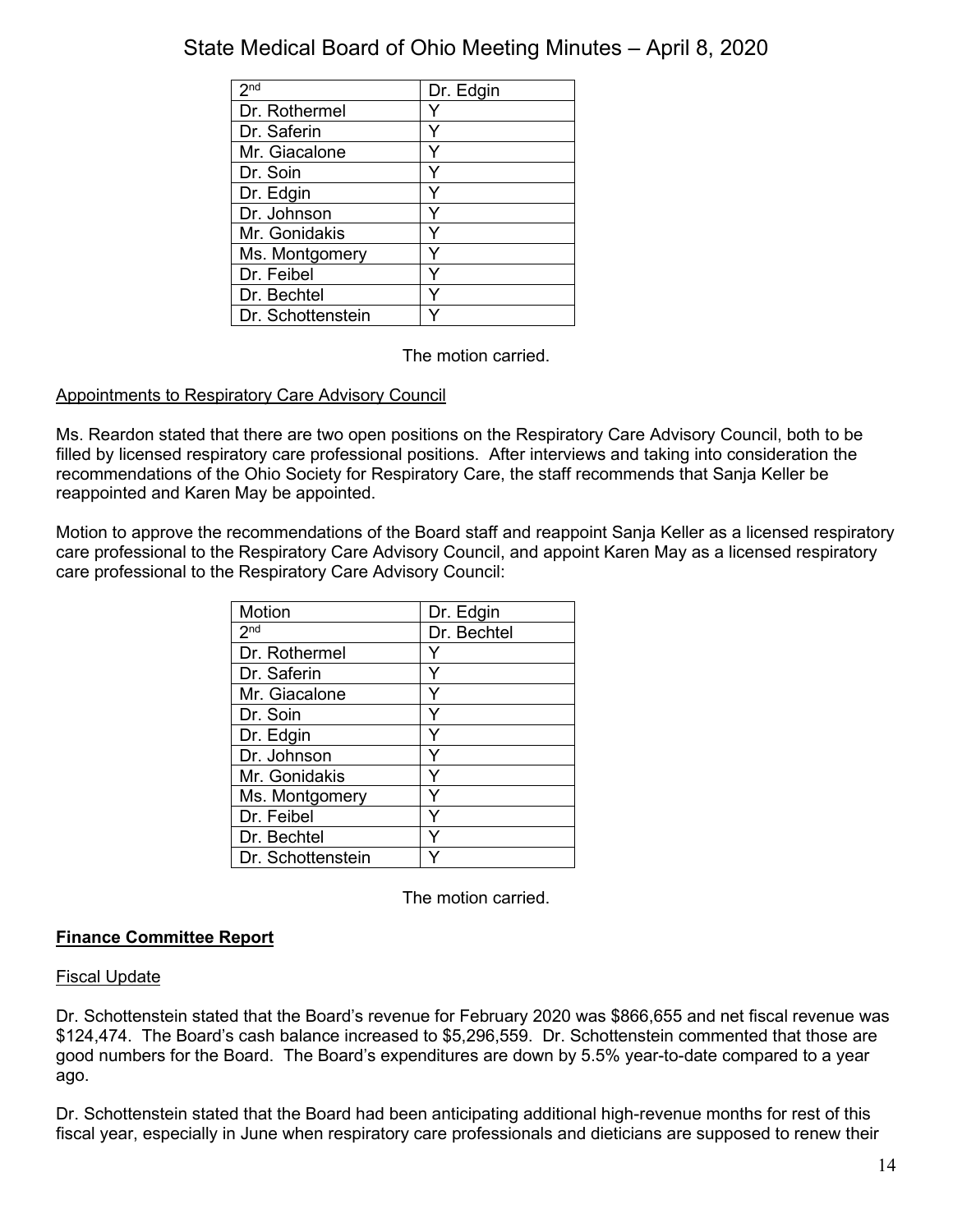licenses. However, the passage of House Bill 197 pushed the deadline for license renewal to as late as December, so it is likely that many licensees will wait until the deadline to renew. This could lead to a decrease in revenue for several months followed by an upsurge in revenue towards the end of the calendar year.

Dr. Schottenstein recapped that revenue is up, expenditures are down, and the Board is in a financially healthy place at this time.

Dr. Schottenstein stated that the Board has been asked by the Office of Management and Budget to make a budget reduction of \$259,209 for Fiscal Year 2020. The Board is taking several measures to absorb that budget reduction:

- A freeze or delay of all nonessential hires.
- Release of contracts for victim advocates, with a thought of utilizing internal resources instead.
- A freeze or delay in non-essential equipment purchases.
- Reduction or cancelation of expert contractors who are not currently working, and reencumbering when those funds are available.
- Cancellation of process server contracts and utilization of internal resources.
- Reduction in mobile phone services.
- Discontinuance of use of temporary personnel.
- Reduction in other encumbrances to minimal requirements.

Dr. Schottenstein stated that the Board will likely be asked to make cuts for Fiscal Year 2021. There is unspent payroll due to vacancies and that money has been moved into other categories such as case review. Money has also been set aside for experts that the Board is not likely to use because those funds are always over-encumbered. These cuts are requested even though the Board's funds do not come from the General Revenue Fund, so it may simply be transferred from the Board's cash fund at some point.

Dr. Schottenstein noted an uptick in the amount spent on historical case review. The Board is about 25% through its historical case review with regard to sexual misconduct cases. Dr., Schottenstein stated that this project is a priority and will continue even through this difficult time. Dr. Schottenstein stated that these numbers will be substantially higher in the March figures, which will reflect the progress being made in this endeavor.

In February 2020, the Board received fines from three sources: Disciplinary fines, continuing medical education (CME) non-disciplinary fines, and money received from collections. Those three sources total \$33,155.23 for February. The Board has received \$138,452 in total fines year-to-date out of total fines assessed of \$246,000.

### Communications Update

Ms. Pollock stated that the Communications team has been almost solely focused on COVID-19 responses. The team receives updates daily from the COVID-19 information center at the Emergency Operations Center, and important messages are being pushed out to the Board's licensees. The Board's website also has a page dedicated to resources such as the latest testing guidance, guidance on personal protective equipment (PPE), and information from the Drug Enforcement Administration (DEA) on prescribing.

Ms. Pollock stated that the Board's magazine is still in process and the Communications team is doing a great job on it. A report on digital communication updates and analytics has been provided to Board members.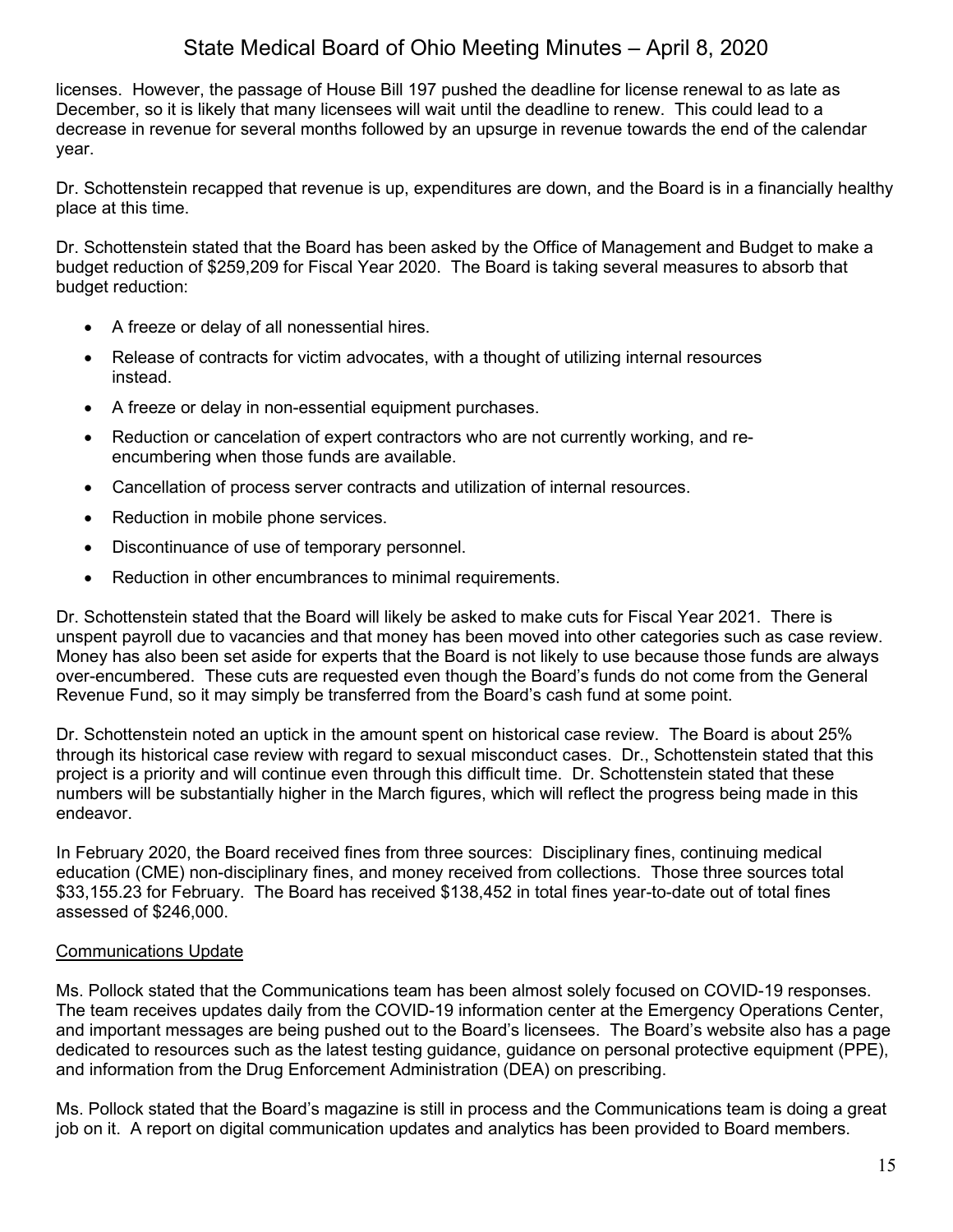### **Medical Marijuana Expert Review Committee Report**

Motion to approve the March 11, 2020 Medical Marijuana Expert Review Committee minutes as drafted:

| Motion            | Dr. Soin      |
|-------------------|---------------|
| 2 <sup>nd</sup>   | Mr. Giacalone |
| Dr. Rothermel     |               |
| Dr. Saferin       |               |
| Mr. Giacalone     |               |
| Dr. Soin          |               |
| Dr. Edgin         |               |
| Dr. Johnson       |               |
| Mr. Gonidakis     | Abstain       |
| Ms. Montgomery    |               |
| Dr. Feibel        |               |
| Dr. Bechtel       |               |
| Dr. Schottenstein |               |

The motion carried.

Dr. Bechtel stated that the Medical Marijuana Expert Review Committee is continuing its work in reviewing the information submitted for potentially adding Anxiety, Autism, and Cachexia as new qualifying conditions. The Committee will bring more information before the full Board in upcoming meetings.

### **Sexual Misconduct Committee Report**

Motion to approve the March 11, 2020 Sexual Misconduct Committee minutes as drafted:

| Motion            | Dr. Bechtel |
|-------------------|-------------|
| 2 <sub>nd</sub>   | Dr. Edgin   |
| Dr. Rothermel     |             |
| Dr. Saferin       | Y           |
| Mr. Giacalone     | Y           |
| Dr. Soin          | Y           |
| Dr. Edgin         | Y           |
| Dr. Johnson       | Y           |
| Mr. Gonidakis     | Y           |
| Ms. Montgomery    | Y           |
| Dr. Feibel        | Y           |
| Dr. Bechtel       |             |
| Dr. Schottenstein |             |

The motion carried.

Dr. Schottenstein stated that while work has been somewhat reprioritized with the COVID-19 response, the work on the taskforce recommendations continues. There has been significant progress on the historical case review, with more than 25% of the over 1,200 identified licensees reviewed. That completed review work now moves to the Board's internal team for further investigation for possible enforcement or to remain closed. That internal work will continue over the next year. Dr. Schottenstein further commented that the Board has completed 75% of the workgroup action plan tasks.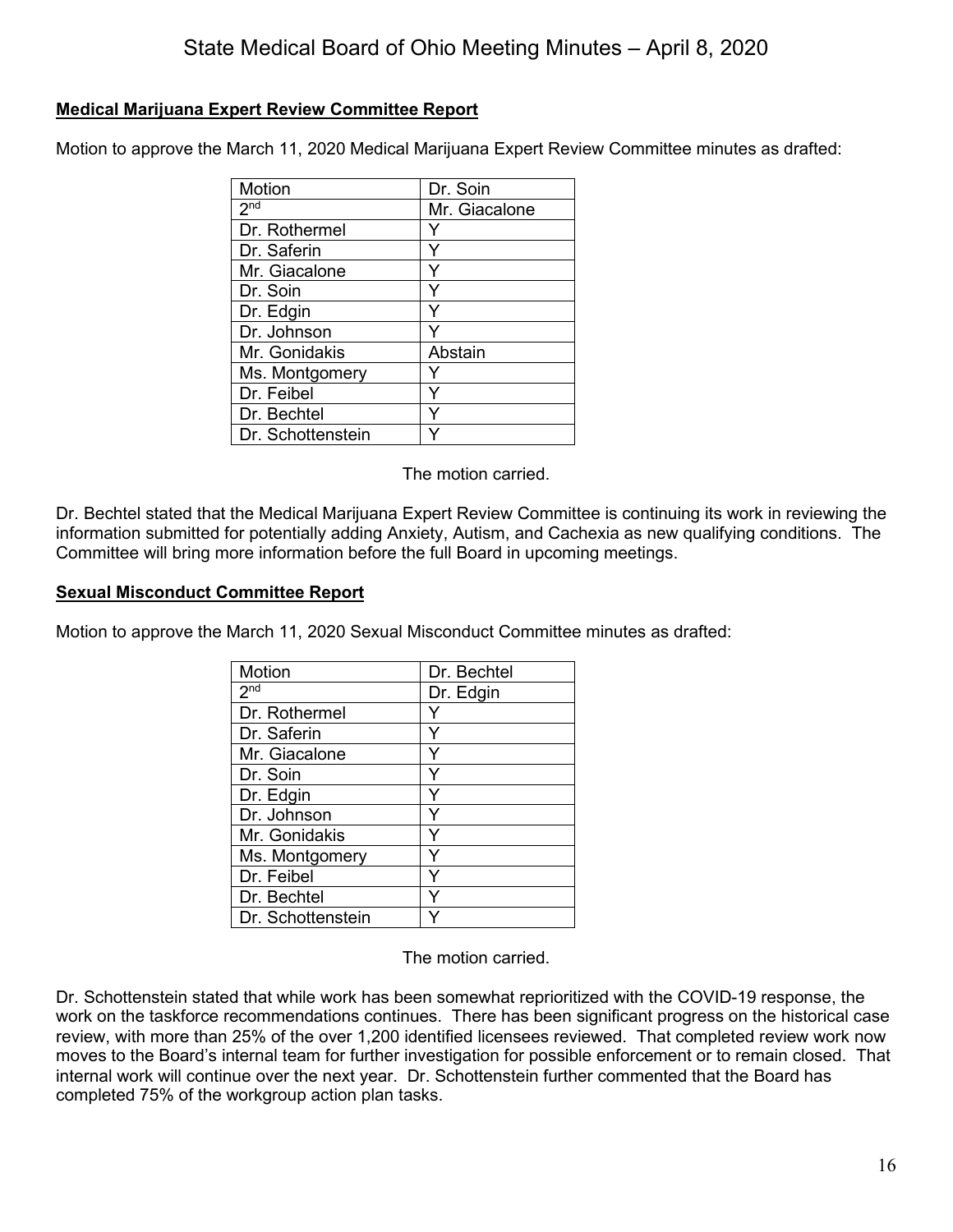Dr. Schottenstein stated that drafting work on the recommended statutory changes continues. Feedback from the Committee's last meeting, as well as stakeholder feedback, will be incorporated into the drafts and shared with the Board at an upcoming meeting.

Dr. Schottenstein pointed out that the Board's website has been updated to reflect high-level details on open and closed complaints. This is very much a work-in-progress and it needs more detail and to be adapted to reviewer feedback. Nevertheless, Dr. Schottenstein stated that this was a very big data lift and he expressed gratitude to the staff for this accomplishment.

### **Policy Committee Report**

Dr. Soin stated that the Policy Committee has devoted all of its efforts to the COVID-19 response this month. As such, all the action items were presented earlier in today's meeting.

#### Minutes Review

Motion to approve the March 11, 2020 Policy Committee minutes as drafted:

| Motion                     | Dr. Bechtel |
|----------------------------|-------------|
| $2^{\overline{\text{nd}}}$ | Dr. Edgin   |
| Dr. Rothermel              |             |
| Dr. Saferin                | Y           |
| Mr. Giacalone              |             |
| Dr. Soin                   |             |
| Dr. Edgin                  | Y           |
| Dr. Johnson                | Y           |
| Mr. Gonidakis              | Y           |
| Ms. Montgomery             |             |
| Dr. Feibel                 |             |
| Dr. Bechtel                |             |
| Dr. Schottenstein          |             |

The motion carried.

### **Licensure Committee Report**

#### Minutes Review

Motion to approve the March 11, 2020 Licensure Committee minutes as drafted:

| Motion            | Dr. Bechtel |
|-------------------|-------------|
| 2 <sub>nd</sub>   | Dr. Edgin   |
| Dr. Rothermel     |             |
| Dr. Saferin       | Y           |
| Mr. Giacalone     | Y           |
| Dr. Soin          | Y           |
| Dr. Edgin         | Y           |
| Dr. Johnson       | Y           |
| Mr. Gonidakis     | Y           |
| Ms. Montgomery    |             |
| Dr. Feibel        | Y           |
| Dr. Bechtel       |             |
| Dr. Schottenstein |             |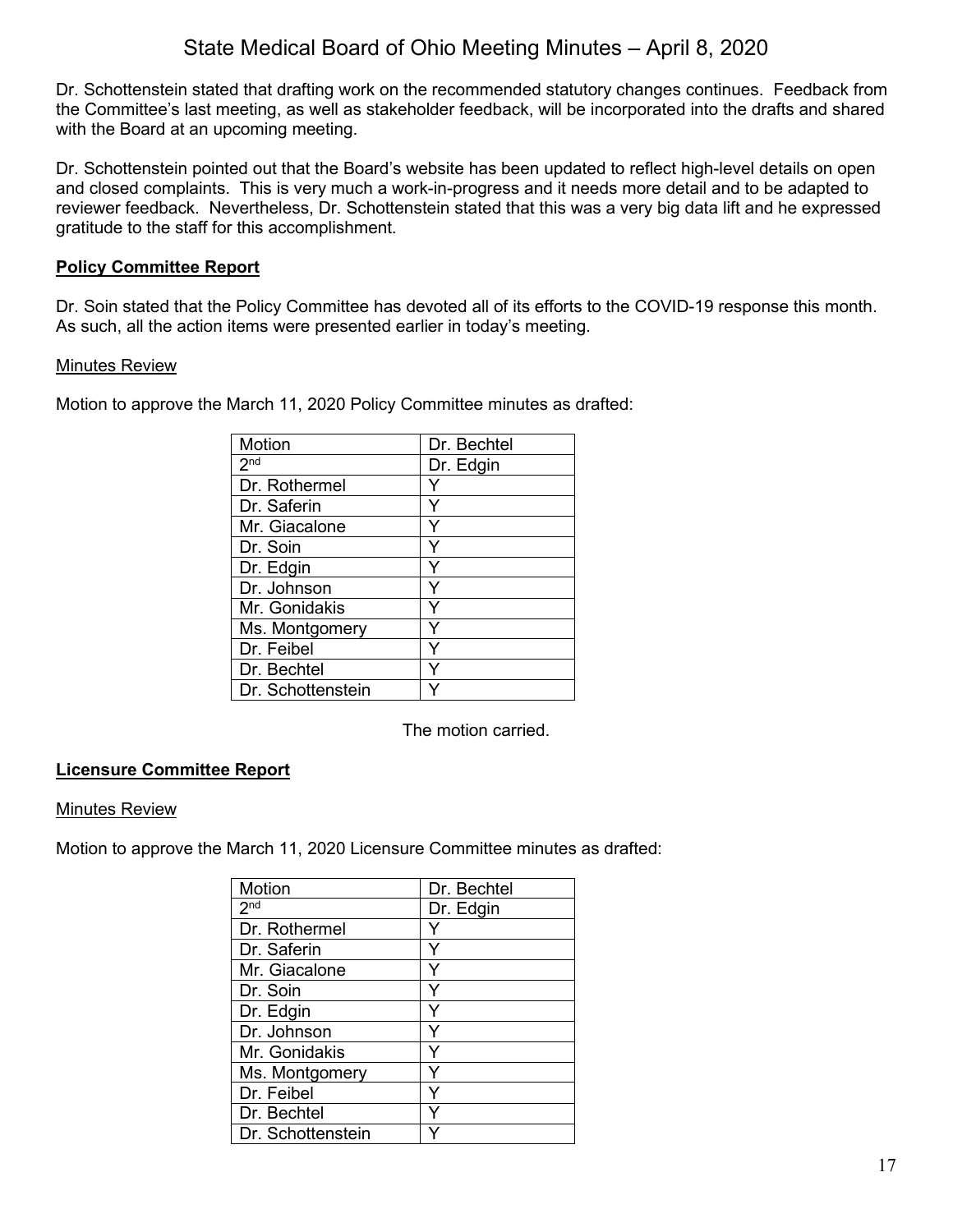The motion carried.

### Licensure Application Reviews

#### Joanna Alford, M.T.

Dr. Saferin stated that Ms. Alford has applied for restoration of her Ohio massage therapy license. Ms. Alford indicated on her application that she has not practiced massage therapy within the past five years. Ms. Alford passed the Massage and Bodywork Licensing Examination (MBLEx) on October 18, 2019.

Because Ms. Alford passed the MBLEx within the past two years, staff has recommended granting her application for restoration.

Motion to approve Ms. Alford's application for restoration of her Ohio license as presented:

| l Motion | Dr. Johnson |
|----------|-------------|
| 2nd      | Dr. Bechtel |

Dr. Edgin expressed concern about granting a massage therapy license to someone who has not practiced massage therapy for five years, despite the fact that she passed the MBLEx. Dr. Edgin asked if one would want someone performing foot surgery on them when that person has not done surgery for five years. Dr. Saferin did not feel that massage therapy was a similar situation.

Dr. Rothermel stated that this question came up in a Licensure Committee meeting within the last few months. The Committee reached out to experts in the field, including the heads of massage therapy schools, and asked if passage of the MBLEx was sufficient for someone who has been out of the practice of massage therapy for several years. The consensus was that passage of the MBLEx was adequate and the experts were very comfortable with those individuals returning to practice.

A vote was taken on Dr. Johnson's motion:

| Dr. Rothermel     |   |
|-------------------|---|
| Dr. Saferin       |   |
| Mr. Giacalone     | Y |
| Dr. Soin          |   |
| Dr. Edgin         | ٧ |
| Dr. Johnson       | v |
| Mr. Gonidakis     |   |
| Ms. Montgomery    |   |
| Dr. Feibel        |   |
| Dr. Bechtel       |   |
| Dr. Schottenstein |   |

The motion carried.

### Kristen Bovia, M.T.

Dr. Saferin stated that Ms. Bovia has applied for a massage therapy license. Ms. Bovia has not been licensed in any jurisdiction and has never practiced massage therapy. However, Ms. Bovia passed the Massage and Bodywork Licensing Examination (MBLEx) on December 30, 2019.

Because Ms. Bovia recently passed the MBLEx, staff recommends granting her application for licensure.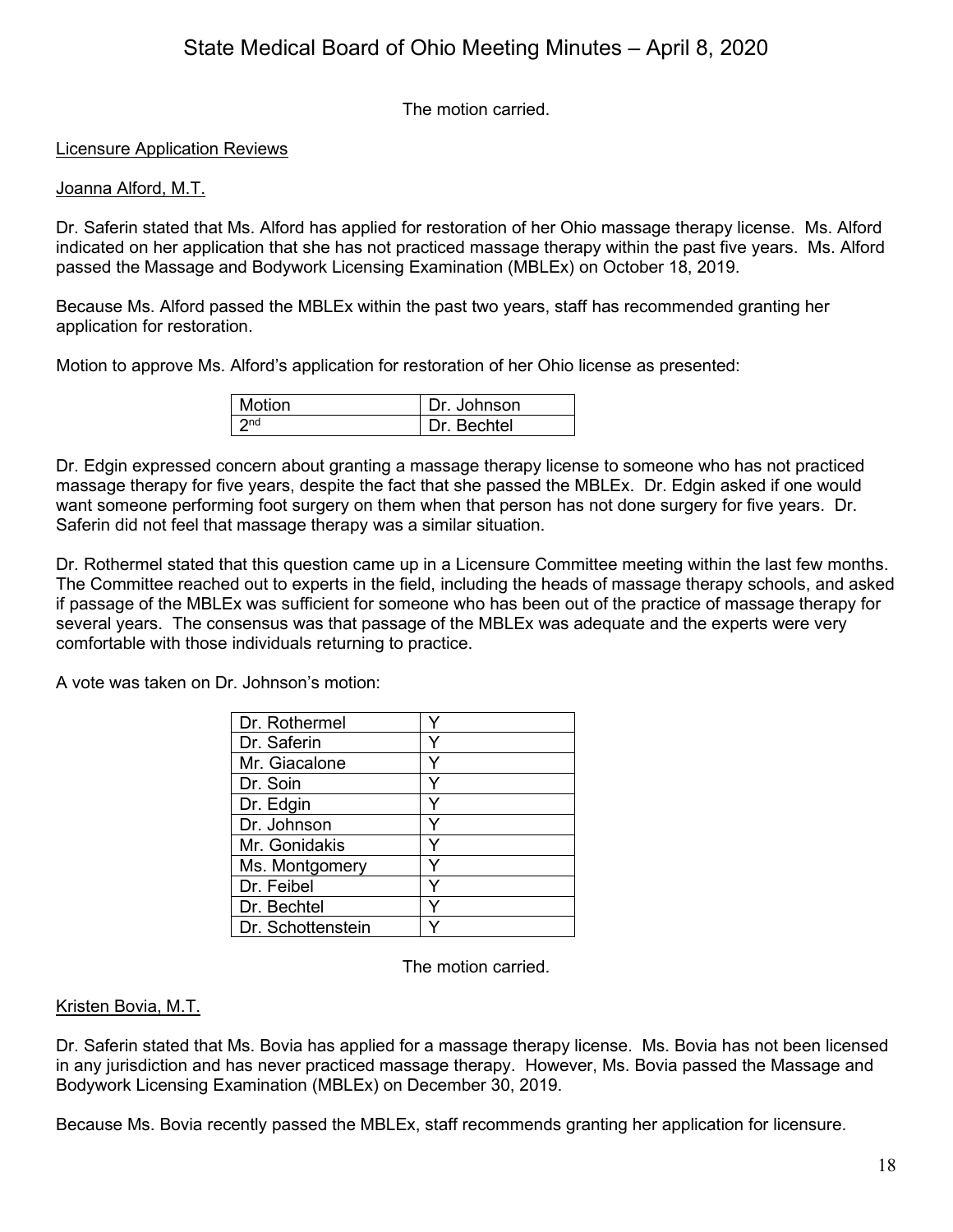Motion to approve Ms. Bovia's application for an Ohio license as presented:

| Motion            | Dr. Bechtel |
|-------------------|-------------|
| 2 <sub>nd</sub>   | Dr. Johnson |
| Dr. Rothermel     |             |
| Dr. Saferin       | Υ           |
| Mr. Giacalone     |             |
| Dr. Soin          |             |
| Dr. Edgin         | Y           |
| Dr. Johnson       | Υ           |
| Mr. Gonidakis     |             |
| Ms. Montgomery    |             |
| Dr. Feibel        |             |
| Dr. Bechtel       |             |
| Dr. Schottenstein |             |

The motion carried.

### David Wang, M.D.

Dr. Saferin stated that Dr. Wang has applied for a medical license in Ohio. Dr. Wang has less than 24 months of post-graduate training in the United States, but is requesting that his experience and training in Australia, combined with the 21 months of acceptable training he has received in the United States, be deemed equivalent to 24 months of graduate medical education through the second-year level of graduate medical education, pursuant to Section 4731.09(A)(4)(b), Ohio Revised Code.

Motion to grant the graduate medical education equivalence, as outlined in Section 4731.09(A)(4)(b), Ohio Revised Code, so that Dr. Wang may be granted a license?

| Motion            | Ms. Montgomery |
|-------------------|----------------|
| 2 <sup>nd</sup>   | Dr. Bechtel    |
| Dr. Rothermel     |                |
| Dr. Saferin       | Y              |
| Mr. Giacalone     |                |
| Dr. Soin          |                |
| Dr. Edgin         | Y              |
| Dr. Johnson       | Y              |
| Mr. Gonidakis     | Y              |
| Ms. Montgomery    | ٧              |
| Dr. Feibel        |                |
| Dr. Bechtel       |                |
| Dr. Schottenstein |                |

The motion carried.

### **COMPLIANCE**

#### **Office Conference Review**

Motion to approve the Compliance staff's Reports of Conferences for March 10, 2020:

| <b>Motion</b> | Dr. Johnson |
|---------------|-------------|
| つnd           | Dr. Saferin |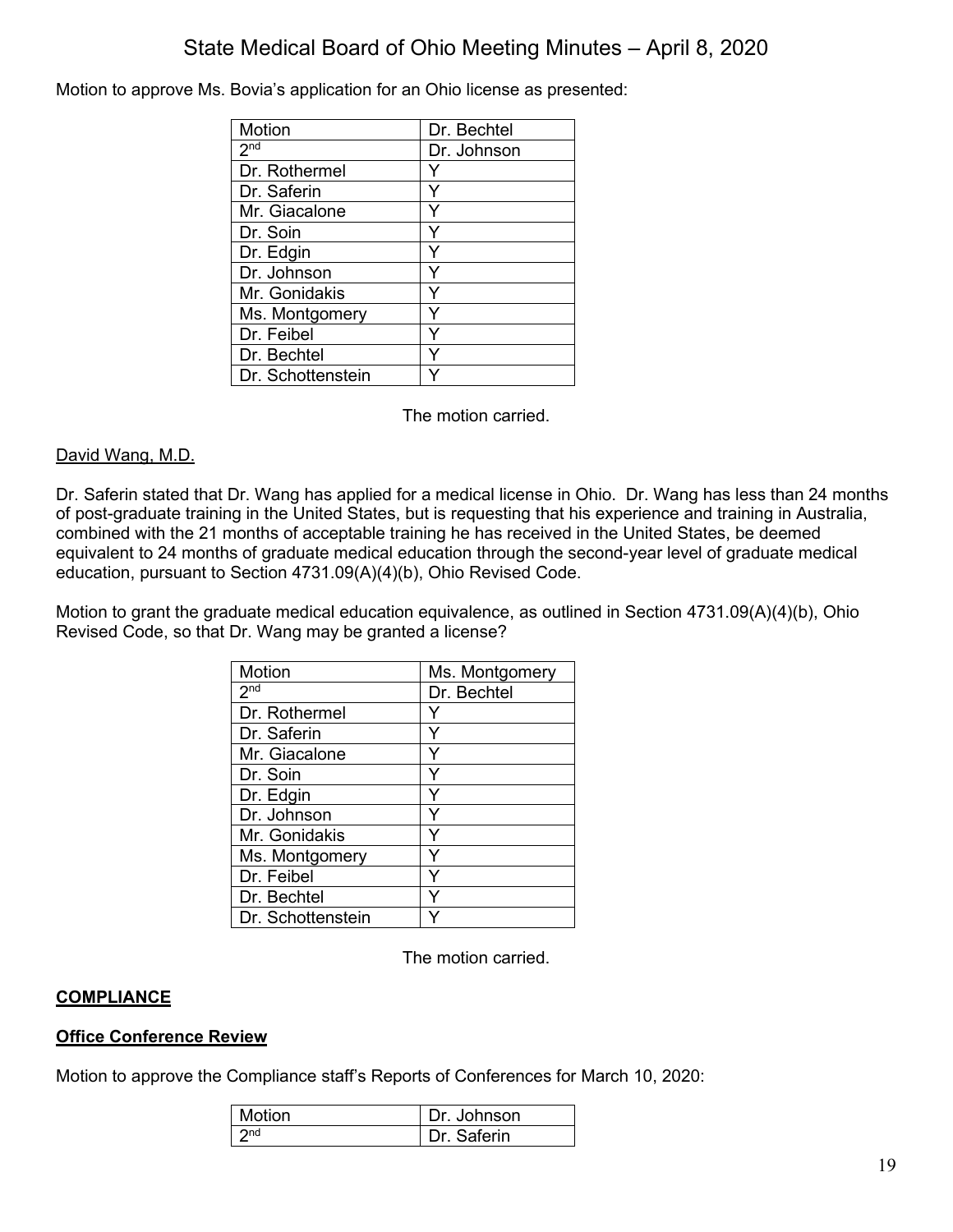| Dr. Rothermel     |  |
|-------------------|--|
| Dr. Saferin       |  |
| Mr. Giacalone     |  |
| Dr. Soin          |  |
| Dr. Edgin         |  |
| Dr. Johnson       |  |
| Mr. Gonidakis     |  |
| Ms. Montgomery    |  |
| Dr. Feibel        |  |
| Dr. Bechtel       |  |
| Dr. Schottenstein |  |

The motion carried.

### **Probationary Requests**

Motion to approve the Secretary and Supervising Member's recommendations for the following probationary requests:

- a) Allan Belcher, D.O.: Request for release from the terms of the January 14, 2015 Board Order.
- b) Diane Ottolenghi, M.T.: Request for release from the terms of the January 10, 2018 Consent Agreement.
- c) Luke Simmons, M.D.: Request for approval of Krisanna Deppen, M.D. to complete a return to work assessment required for reinstatement.

| Motion                     | Dr. Johnson   |
|----------------------------|---------------|
| $2^{\overline{\text{nd}}}$ | Mr. Giacalone |
| Dr. Rothermel              | Abstain       |
| Dr. Saferin                | Abstain       |
| Mr. Giacalone              |               |
| Dr. Soin                   |               |
| Dr. Edgin                  | Y             |
| Dr. Johnson                | Y             |
| Mr. Gonidakis              | Y             |
| Ms. Montgomery             | ٧             |
| Dr. Feibel                 |               |
| Dr. Bechtel                | Abstain       |
| Dr. Schottenstein          |               |

The motion carried.

### **Reinstatement Request**

#### Michael Anikeev, M.D.

Motion to approve the request for reinstatement of the license of Michael Anikeev, effective immediately, subject to the probationary terms and conditions as outlined in the January 9, 2019 Board Order for a minimum of five years:

| <b>Motion</b>   | Mr. Giacalone |
|-----------------|---------------|
| 2 <sub>nd</sub> | Dr. Edgin     |
| Dr. Rothermel   | Abstain       |